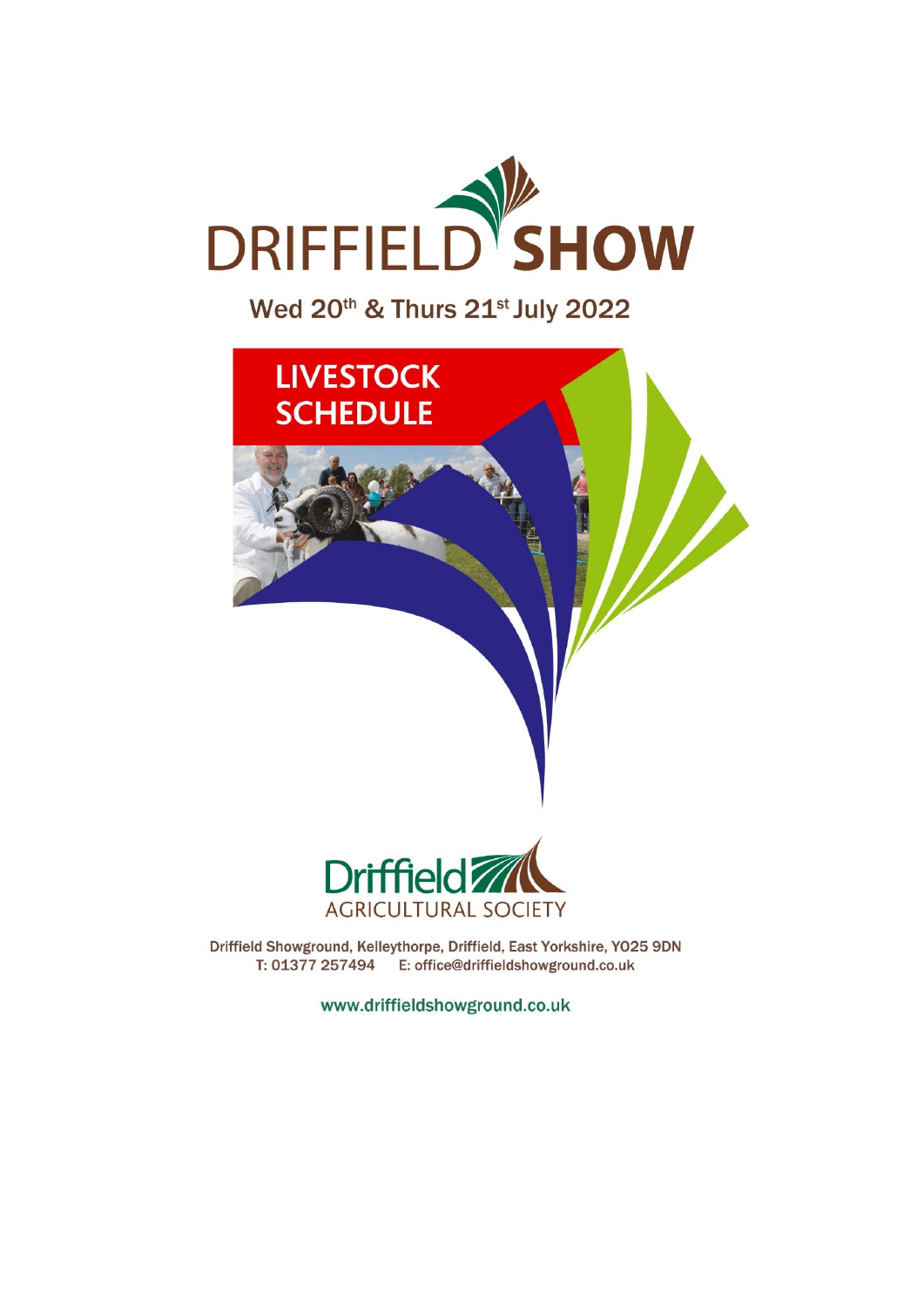

## **146 th DRIFFIELD SHOW**

#### **The Showground, Kelleythorpe, Driffield**

**Cattle, and Sheep entries to:** Mr Simon Walgate, Driffield Showground, Kelleythorpe, Driffield, East Yorkshire. YO25 9DN

**Email: office@driffieldshowground.co.uk**

# ENTRIES CLOSE: 20<sup>th</sup> JUNE, 2022

## **SHOW AND LIVESTOCK CLASS SPONSORS 2022**

The Driffield Agricultural Society is indebted to and would like to thank all the companies, organisations and individuals who support and sponsor both the Driffield Show and the various individual Livestock Classes and whose continued support enables us to maintain the Show as the prestigious event it has become.

Class and Show Sponsorship packages are still available and further details may be obtained by contacting the Show Office on 01377 257494

In aid of

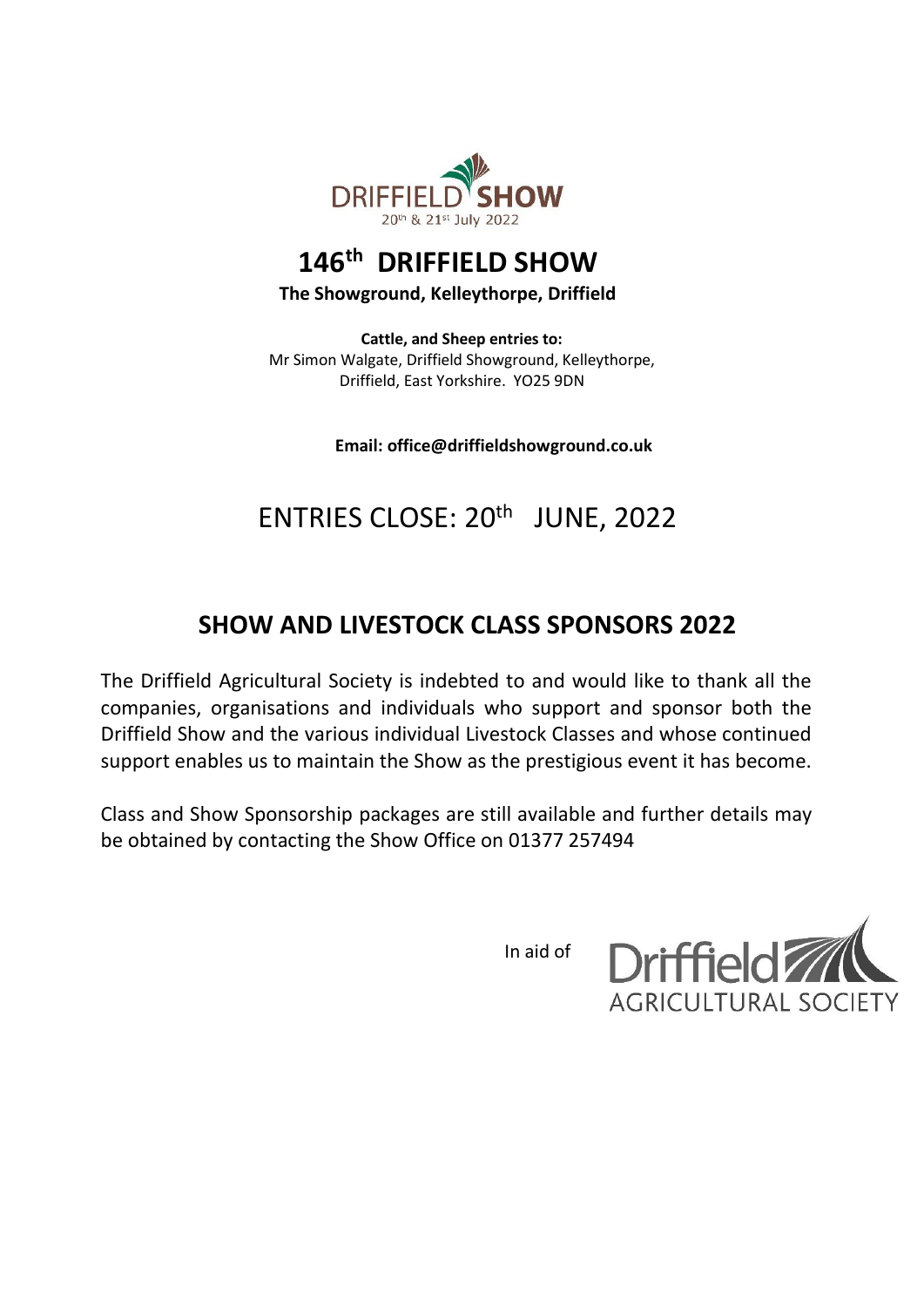#### **THE SECTION SECRETARIES FOR 146th DRIFFIELD SHOW**

| <b>Livestock Section</b>                     | <b>Mr Simon Walgate</b>                                                                               | 07926 877810 |
|----------------------------------------------|-------------------------------------------------------------------------------------------------------|--------------|
| <b>Equine Section</b>                        | <b>Miss Katie Norris</b>                                                                              | 07919941357  |
| <b>Horticultural Section</b>                 | <b>Mrs G Butler</b><br>Moor Edge House<br><b>Brandesburton</b><br><b>Driffield</b><br><b>YO25 8LT</b> | 01964 542959 |
| <b>Horticultural Trade</b><br><b>Section</b> | <b>Mr E T Robinson</b><br><b>Sledmere Grange</b><br>Sledmere<br><b>Driffield</b><br><b>YO25 3AJ</b>   | 01377 253255 |
| <b>Handicraft Section</b>                    | <b>Mrs A Bradshaw</b><br>Mill View<br><b>Beverley Road</b><br><b>Driffield</b><br><b>YO25 6RX</b>     | 01377 253015 |

All other enquiries to the Showground Office on 01377 257494 or email [office@driffieldshowground.co.uk](mailto:office@driffieldshowground.co.uk)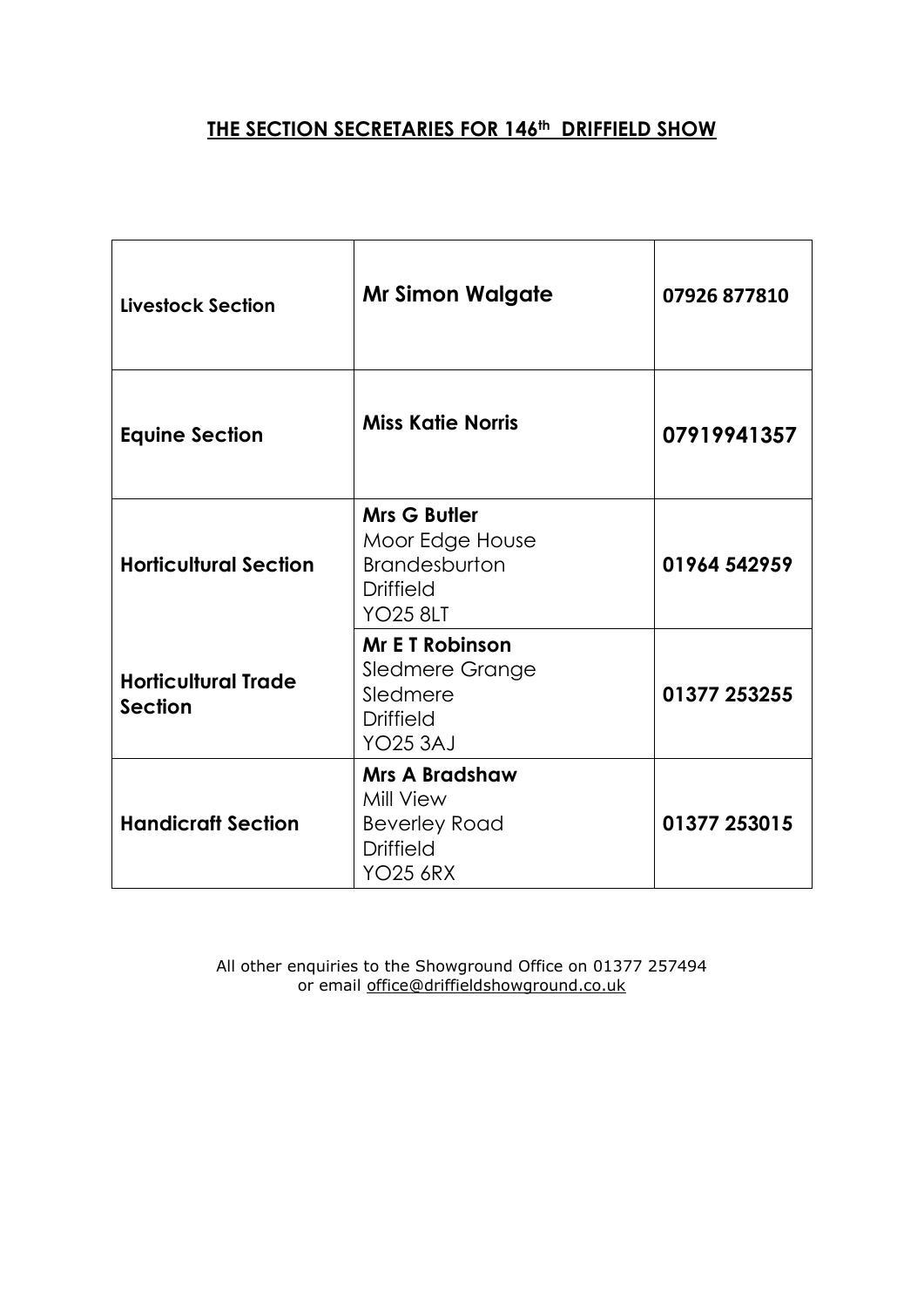## **YOUR AT A GLANCE GUIDE TO CLASSES AT THE DRIFFIELD SHOW**

## **WEDNESDAY 20 th JULY**

#### SHEEP CLASSES

LEICESTER LONGWOOL SHEEP - (MV Accredited and Non Accredited) SUFFOLK SHEEP - (MV Accredited) TEXEL SHEEP - (MV Accredited) BELTEX SHEEP - (MV Accredited) CHAROLLAIS SHEEP - (MV Accredited) LLEYN SHEEP - (MV Accredited and Non Accredited) OXFORD SHEEP - (MV Accredited and Non-accredited ) HAMPSHIRE SHEEP - (MV Accredited) ANY OTHER CONTINENTAL SHEEP - (MV Accredited)

#### CATTLE CLASSES

CHAROLAIS ABERDEEN ANGUS LIMOUSIN BRITISH BLUE BRITISH BLONDE BEEF SHORTHORN LINCOLN RED ANY OTHER BEEF PEDIGREE

#### **THURSDAY, 21st JULY**

#### SHEEP CLASSES

JACOB SHEEP - (Non Accredited) RYELAND SHEEP - (MV Accredited and Non Accredited ) GREYFACE DARTMOOR SHEEP - (MV Accredited and Non Accredited) VALAIS BLACK NOSE SHEEP – (MV Accredited and Non Accredited) PRIMITIVE BREED SHEEP - (MV Accredited and Non-Accredited) NATIVE & OTHER RARE BREED SHEEP - (MV Accredited and Non Accredited) NON PEDIGREE

#### CATTLE CLASSES

HOLSTEIN **JERSEY** COMMERCIAL **DEXTER** 

#### PIG CLASSES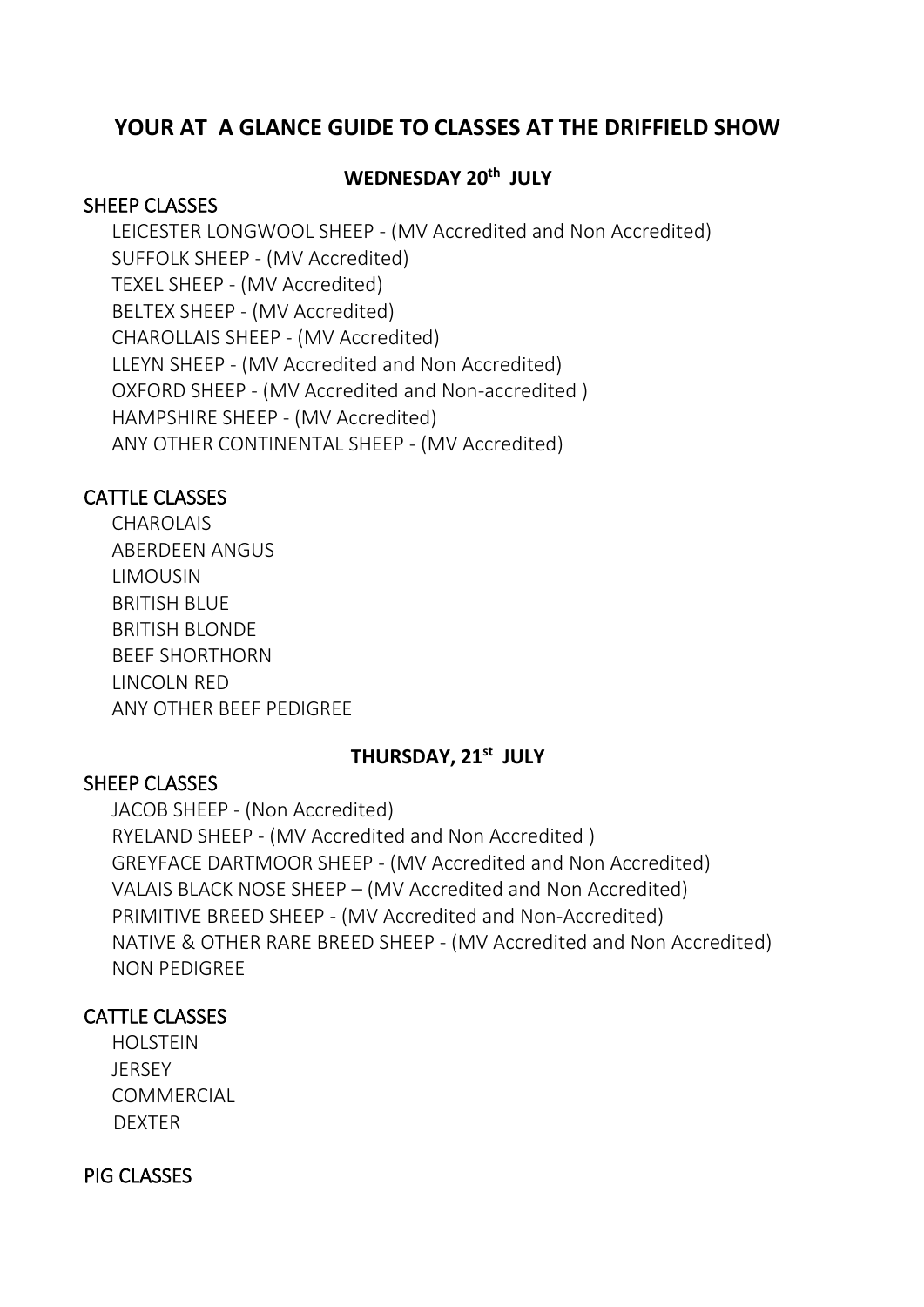## **SHEEP**

#### **SPECIALS**

#### **P1 – THE EB BRADSHAW & SONS LTD PERPETUAL CHALLENGE TROPHY**

Awarded to the exhibitor gaining the most points in the Sheep Section.

Points will be awarded as follows:  $1^{st}$  – 3 points,  $2^{nd}$  – 2 points,  $3^{rd}$  – 1 point.

| <b>Entry Fee:</b>   | £3.00               |                                      |                      |
|---------------------|---------------------|--------------------------------------|----------------------|
| <b>Prize Money:</b> | $1^\text{st}$ - £15 | $2^{\text{nd}}$ - $\text{\pounds}10$ | $3^{\text{rd}}$ - £7 |

**DRIFFIELD AGRICULTURAL SOCIETY** – will award champion and reserve rosettes in each section.

**Where a section has insufficient entries, the Society reserves the right to combine classes and/or sections**.

#### **SHEEP RING TIMETABLES 2022**

All sheep must be in the Showground by 8.30am.

Judging to commence at 9.00am

The order of judging will be decided when all the entries have been received. Would exhibitors who are showing more than one breed, please ensure that they bring sufficient handlers for all the sections as several sections will be judged simultaneously.

#### **PLEASE WOULD ALL COMPETITORS NOTE THE SHEEP INTER-BREED WILL TAKE PLACE AT 2.00PM**

#### *SPECIAL CONDITIONS SHEEP HEALTH SCHEME*

- i) Please note that in 2022 the Sheep Breed Sections shall be as follows:-
- ii) i) Suffolk, Texel, Beltex, Charollais, Hampshire and Any Other Continental sheep must have attained accredited status in accordance with the requirements of SAC Sheep Health Scheme.
- iii) ii) Jacob and Non-Pedigree Sheep classes are non-accredited sheep only.
- iv) iii) Leicester Longwool, Primitive, Native and Other Rare Breed Sheep, Ryeland, Greyface Dartmoor,Valais Blacknose, Lleyn and Oxford sheep classes are both accredited and non-accredited sheep.

*A valid fully completed SAC MV certificate of accreditation stating the number and type of sheep must accompany scheme sheep being presented at shows where there are separate sections for SAC scheme and non-scheme sheep.*

*THE CERTIFCIATE OF MV/CAE STATUS FOR AN ACCREDITED ENTRY MUST BE PRESENTED TO THE SHEEP STEWARD BEFORE THE SHEEP ARE UNLOADED.*

Please note that no vehicles will be allowed to re-enter the showground until after the Grand Parade (4.00pm)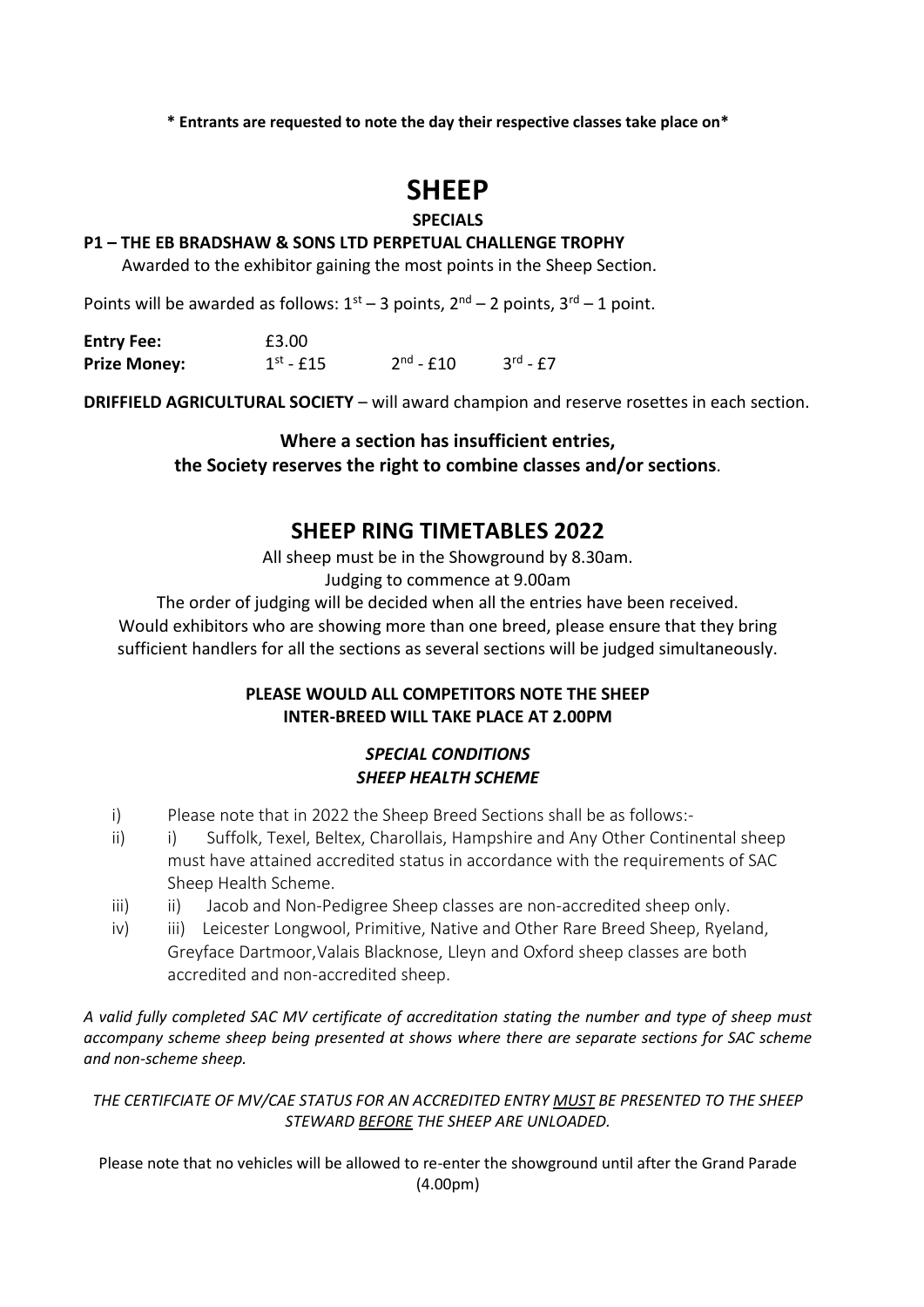# **SHEEP CLASSES WEDNESDAY, 20 th JULY**

## **LEICESTER LONGWOOL SHEEP**

(MV Accredited and Non Accredited)

**Judge: Mr A Park, Cranswick**

#### **CLASS**

- **100** Aged Leicester Ram
- **101** Leicester Shearling Ram
- **102** Leicester Ram Lamb born in current year
- **103** Leicester Gimmer Shearling
- **104** Leicester Gimmer Lamb born in current year
- **105** Leicester Gimmer full wool
- **106** Leicester Ewe that has suckled a lamb in current year
- **107** Group of three (2 females and 1 male)

All sheep to be shown to Breed Society Rules

#### **SPECIALS**

- **S1 THE W JORDAN SILVER CHALLENGE CUP** awarded to the best group of three Leicester Sheep in class 106 (2 females and 1 male).
- **S2 THE ERNEST BODDY MEMORIAL ROSEBOWL** awarded to the Champion Leicester Sheep.
- **S3 THE ALLIANCE AND LEICESTER BUILDING SOCIETY ROSEBOWL** awarded to the Champion Female Leicester Sheep.
- **S4 THE WOOL CUP** awarded to the Leicester Sheep entered in Class 100 106 inclusive that has the best wool.

## **SUFFOLK SHEEP**

(MV Accredited) **Judge: Mr A Briggs, Leeds**

#### **CLASS**

- **108** Suffolk Shearling Ram
- **109** Suffolk Ram Lamb
- **110** Suffolk Gimmer Ewe
- **111** Suffolk Ewe Lamb
- **112** Suffolk Ewe that has suckled a lamb in current year

#### **SPECIALS**

**S5 THE ALBRIGHT AND WILSON LTD SALVER** – awarded to the Champion Suffolk Sheep in the show.

**THE SUFFOLK SHEEP SOCIETY ROSETTE** – awarded to the Best Exhibit in the Suffolk Sheep Section entered by a registered flock owner. This will normally be the champion unless the owner is not registered.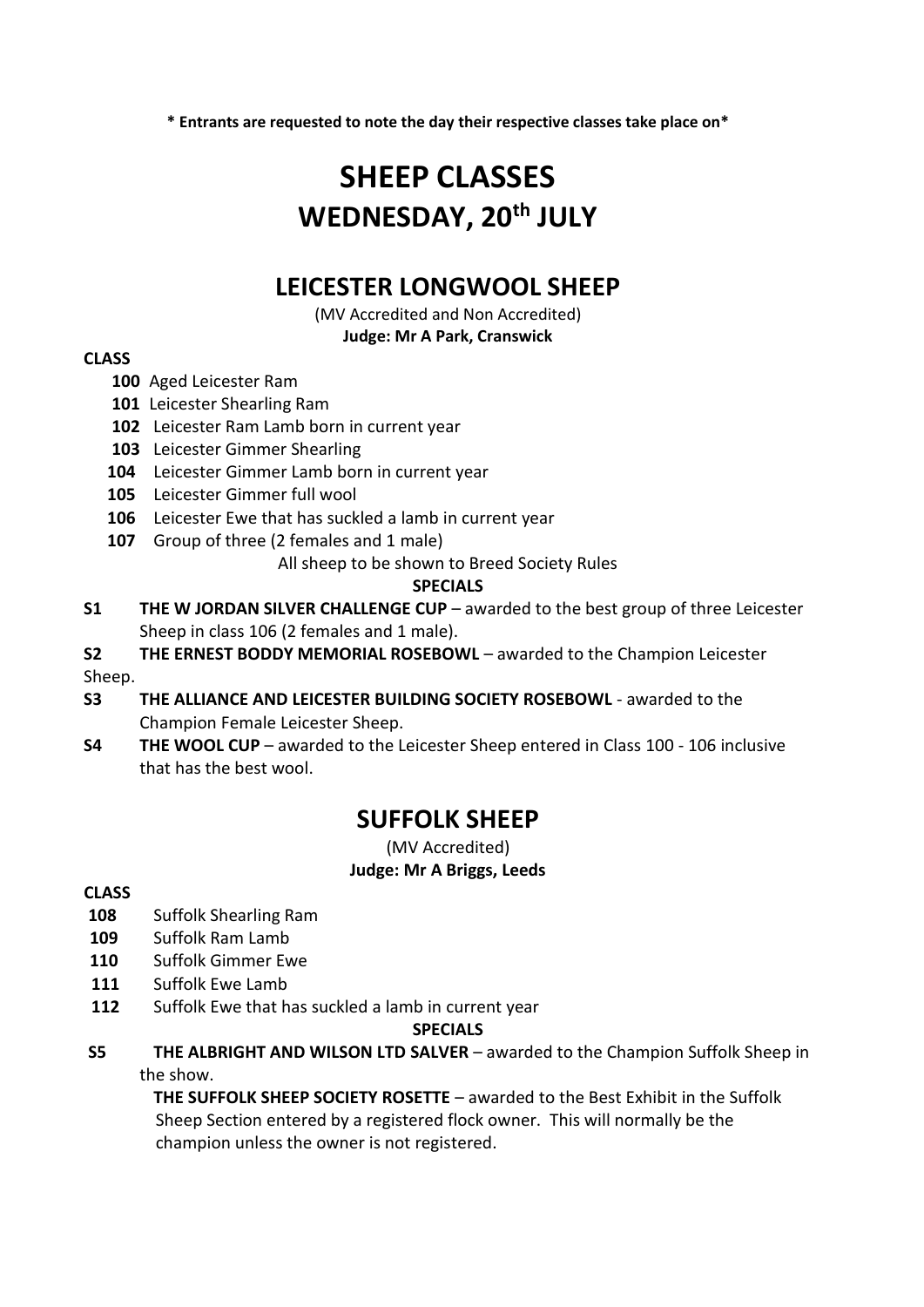## **TEXEL SHEEP**

#### (MV Accredited) **Judge: Mr M Ireland, Clitheroe**

**CLASS**

- **113** Texel Shearling Ram **116** Texel Gimmer Shearling
- **114** Texel Ram, 2 shear and over **117** Texel Gimmer Lamb
- **115** Texel Ram Lamb **118** Texel Ewe that suckled a lamb in current year

## **SPECIALS**

- **S6 A PERPETUAL CHALLENGE TROPHY** presented by Mr G Chatterton awarded to the Champion Texel Sheep in the show.
- **S7 THE FIMBER ROSEBOWL**  awarded to the Best Shearling Ram
- **S8 THE BOB NEWBY TROPHY**  awarded to best Ram Lamb
- **S9 THE RUTH LUCAS TROPHY** awarded to the best Texel Ewe Lamb
	- **THE TEXEL SHEEP SOCIETY ROSETTES** awarded to the Champion and Reserve Champion Sheep.

 These classes qualify for The Northern Area Texel Sheep Breeders Show Points Trophy Competition

## **BELTEX SHEEP**

(MV Accredited)

#### **Judge: Mr M Jennings, Kendal**

#### **CLASS**

- **119** Beltex Ram, one shear and over
- **120** Beltex Ram Lamb
- **121** Beltex Gimmer Shearling
- **122** Beltex Gimmer Lamb
- **123** Beltex Ewe that has suckled a lamb in current year

#### **SPECIALS**

**S10 THE BELTEX TROPHY –** awarded to the Champion Beltex Sheep in the Show  **THE BELTEX SHEEP SOCIETY ROSETTES –** awarded to the Champion and Reserve

Champion Sheep.

All sheep to be Birth Notified or Fully Registered with the Beltex Sheep Society

## **CHAROLLAIS SHEEP**

(MV Accredited)

#### **Judge: Mr J Aiken, Wigton**

#### **CLASS**

- **124** Charollais Ram, one shear and over
- **125** Charollais Ram Lamb born on or after 1st December 2021
- **126** Charollais Ewe, one shear and over
- **127** Charollais Ewe Lamb born on or after 1st December 2021

#### **SPECIALS**

**S11 THE FARMWAY PERPETUAL CHALLENGE CUP –** awarded to the Champion Charollais Sheep in the show.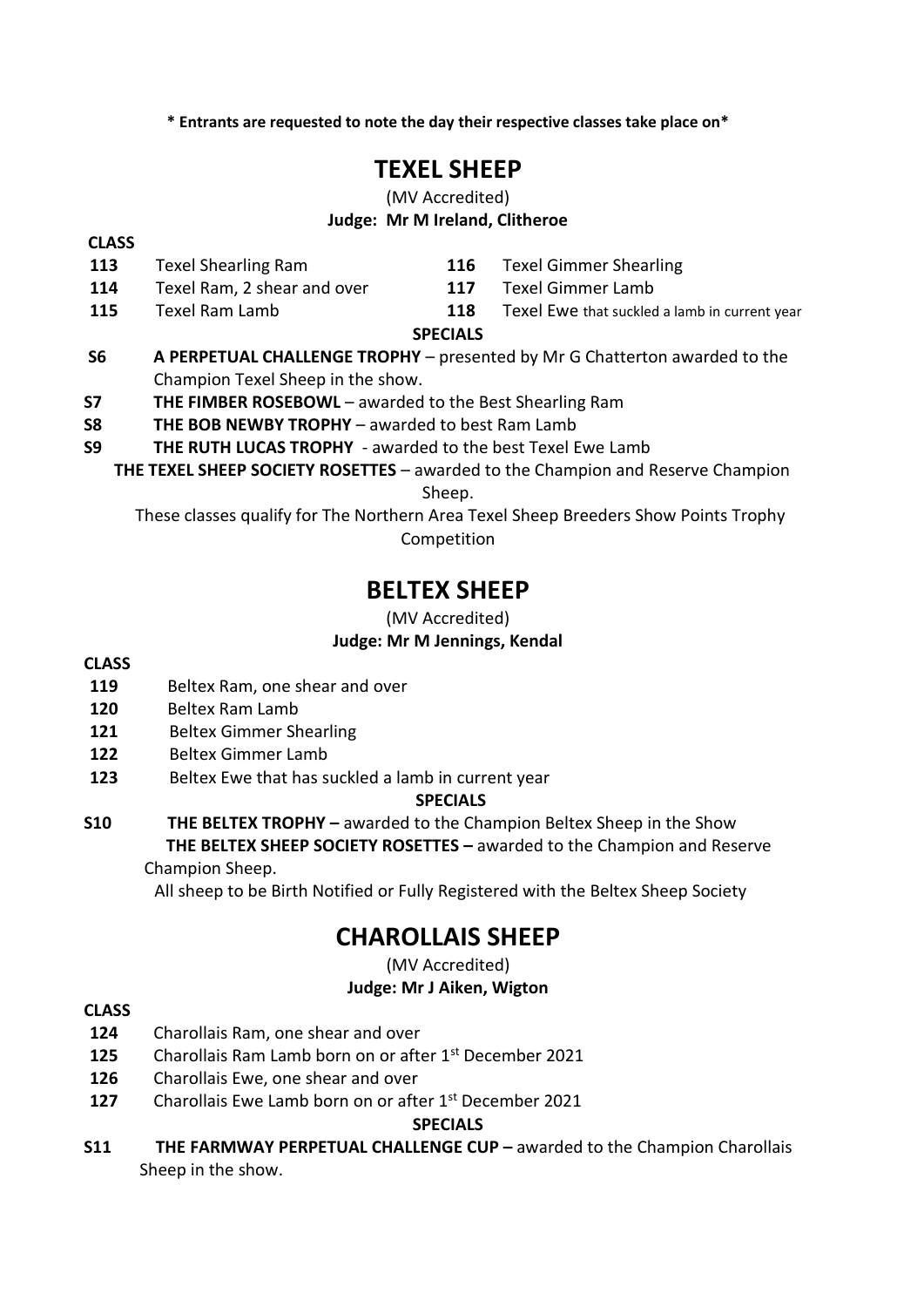## **LLEYN SHEEP**

(MV Accredited and Non Accredited)

#### **Judge: Mr J Blakey, Morpeth**

#### **CLASS**

- **128** Lleyn Adult Ram 2 shears or over **132** Lleyn Shearling Ewe
	-
- **129** Lleyn Shearling Ram **133** Lleyn Ewe Lamb **130** Lleyn Ram Lamb
- **131** Lleyn Ewe that has suckled a lamb in current year All animals to be shown untrimmed, light brushing only accepted, any washing to be confined to the head and legs only. All animals to be sheared bare after  $1<sup>st</sup>$  May. All lambs shown must be tagged.

#### **SPECIALS**

**S12 THE NORTH & EAST LLEYN BREEDERS TROPHY** - awarded to the Champion Lleyn Sheep in the Show.

## **OXFORD SHEEP**

(MV Accredited and Non-accredited ) **Judge: Mrs V Jones, Lutterworth**

#### **CLASS**

- **134** Oxford Ram, Shearling or upwards
- **135** Oxford Ram lamb born after 1st December 2021
- **136** Oxford Shearling ewe or ewe that has suckled lamb in current year
- **137** Oxford ewe lamb born after the 1st December 2021

All shearlings and above to be shorn after  $1<sup>st</sup>$  February.

**SPECALS**

**S13 THE CIBA-GEIGY CHALLENGE TROPHY** - Awarded to the best Oxford Sheep in the Show.

## **HAMPSHIRE SHEEP**

(MV Accredited)

#### **Judge: Mr P Kettle, Grantham**

#### **CLASS**

- **138** Hampshire Shearling ram or upwards
- **139** Hampshire ram lamb born on or after 1st December 2021
- **140** Hampshire Shearling ewe
- **141** Hampshire ewe lamb born on or after 1st December 2021

All shearlings and above to be shorn bare on or after  $1<sup>st</sup>$ April

#### **SPECIALS**

- **S14 THE ELLA BILLET MEMORIAL TROPHY** Awarded to the Champion Hampshire Sheep in the Show.
- **S15 GEORGE BRIGGS MEMORIAL TROPHY**  Awarded to the best Shearling Ram Lamb in the Show.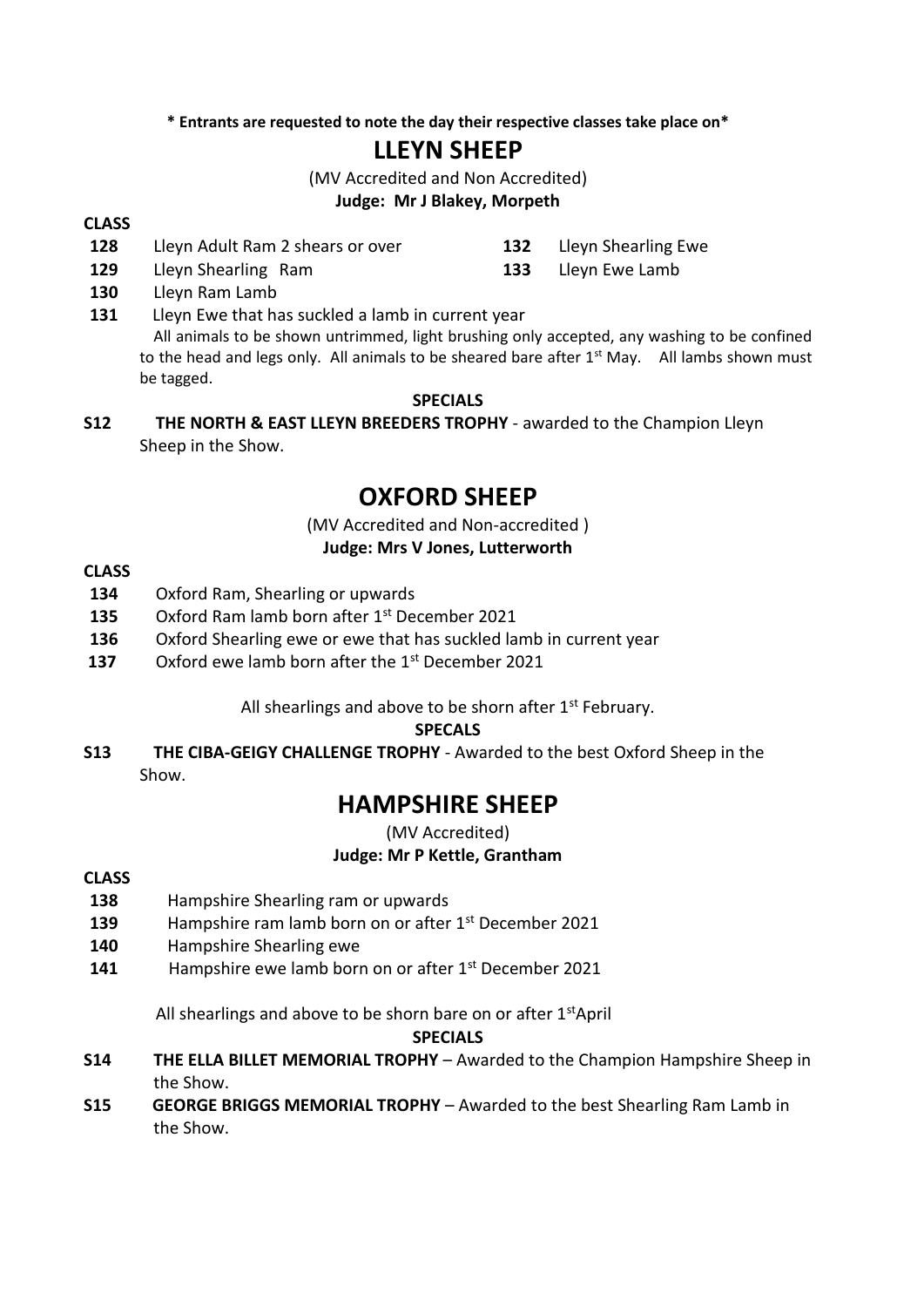## **ANY OTHER CONTINENTAL SHEEP**

## (MV Accredited)

#### **Judge: Mr R Heigh, Lancaster**

#### **CLASS**

- **142** Any Other Continental Ram, one shear and over
- **143** Any Other Continental Ram Lamb
- **144** Any Other Continental Gimmer Shearling
- **145** Any Other Continental Gimmer Lamb
- **146** Any Other Continental Ewe that has suckled a lamb in current year
- **S16 THE JOE OWEN PERPETUAL CHALLENGE TROPHY**  awarded to the Champion AOC

## **INTER-BREED CHAMPIONSHIP**

#### **CLASS**

147 All sheep sections champions on Wednesday, 20<sup>th</sup> July are eligible to compete for the Inter-Breed Championship.

This class will be judged on a points system, each judge giving points to the sheep as a type to its breed. The judges will not award points to the champion of their own breed. The winner being the sheep with the most points when added together.

#### **SPECIALS**

**S17 THE RAYMOND TWIDDLE INTERBREED TROPHY** – awarded to the Champion Sheep in the Show

## **JUNIOR SHEEP HANDLER**

#### **Judge Class 148: TBC Judge Class 149: TBC**

No entry fee

**148** Lamb/Sheep should be shown by a child 11 years old and under on the day of the Show.

**149** Lamb/Sheep should be shown by a child aged 12- 16 years old and under on the day of the Show.

Class to be split by accreditation if sufficient entries

The Best Young Handler in each class will receive a trophy to keep donated by the Driffield Agricultural Society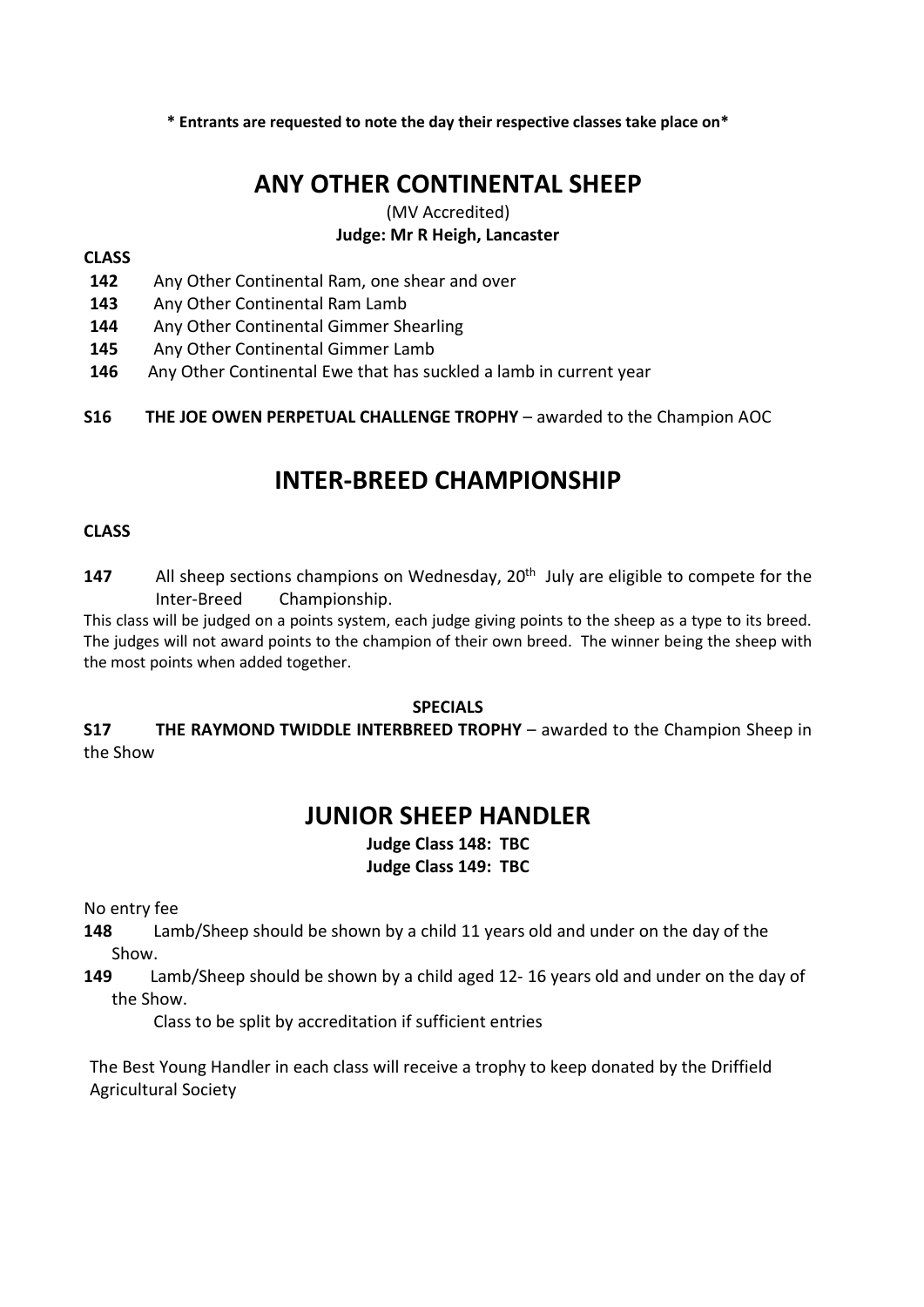# **SHEEP CLASSES THURSDAY, 21st JULY**

## **JACOB SHEEP**

(Non Accredited) All sheep to be shown to Breed Society Rules **Judge: Mr J Dixon, Leicester**

#### **CLASS**

- 
- 
- **152** Jacob Shearling Ewe
- **150** Jacob Ram, Shearling or upwards **153** Jacob Ewe Lamb born in current year

**151** Jacob Ram Lamb born in current year **154** Jacob Ewe that suckled a lamb in current year

#### **SPECIALS**

**THE JACOB SHEEP SOCIETY ROSETTE –** awarded to the Champion Jacob

**S18 THE W PETER MILNER MEMORIAL TROPHY** – awarded to the Champion Jacob.

## **RYELAND SHEEP**

(MV Accredited and Non-Accredited )

#### **Judge: Mr J Arthur, Lanark**

#### **CLASS**

- **155** Ryeland Ram, one shear and over
- **156** Ryeland Ram Lamb born in current year
- **157** Ryeland Ewe, one shear and over
- **158** Ryeland Ewe Lamb born in current year

#### **SPECIALS**

**S19 THE RYELAND TROPHY -** awarded to the champion Ryeland in the Show

## **GREYFACE DARTMOOR SHEEP**

## (MV Accredited and Non Accredited)

#### **Judge: Mr S Bullock, Macclesfield**

#### **CLASS**

- **159** Greyface Dartmoor Ram, one shear and over
- **160** Greyface Dartmoor Ram Lamb born in current year
- **161** Greyface Dartmoor Ewe, one shear and over
- **162** Greyface Dartmoor Ewe Lamb born in current year

#### **SPECIALS**

**S20 THE JON BURGESS LTD TROPHY -** awarded to the champion Greyface Dartmoor in

the Show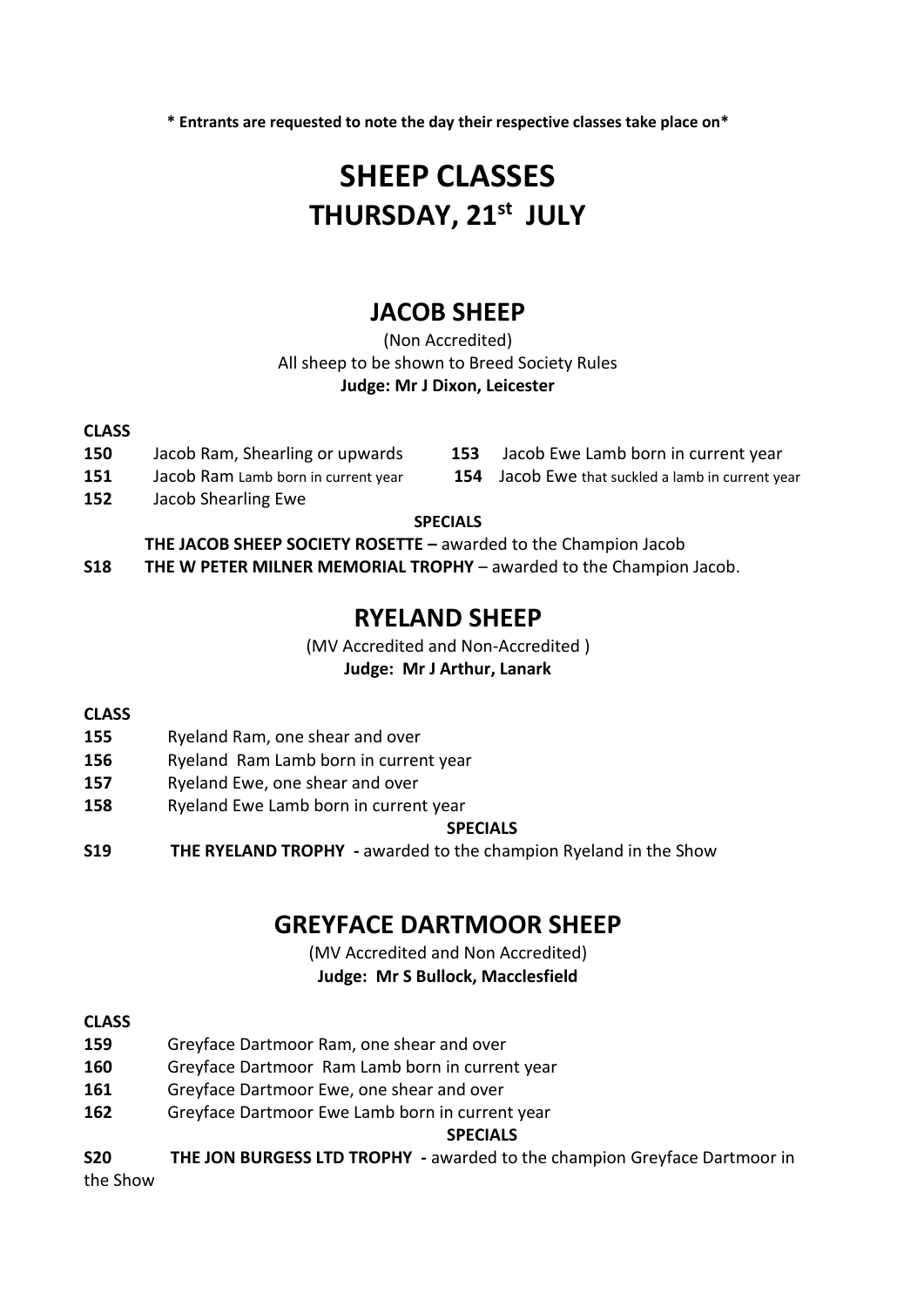## **VALAIS BLACKNOSE SHEEP**

(MV Accredited and Non Accredited)

#### **Judge: Mrs J Simonini**

#### **CLASS**

- **163** Valais Blacknose Ram, one shear and over
- **164** Valais Blacknose Ram Lamb born in current year
- **165** Valais Blacknose Ewe, one shear and over
- **166** Valais Blacknose Ewe Lamb born in current year

#### **SPECIALS**

**S21** - awarded to the champion Valais Blacknose Sheep in the Show

## **PRIMITIVE BREED SHEEP**

(MV Accredited and Non-Accredited )

**No sheep to enter more than one section Judge: Mr P Titley, Stafford**

## **CLASS**

- **167** Primitive Ram Shearling and upwards **170** Primitive Gimmer Shearling
	-
- **168** Primitive Ram Lamb **171** Primitive Gimmer Lamb
- **169** Primitive Ewe

**S22 THE DAVID BRAITHWAITE ROSE BOWL -** awarded to the Champion Primitive Sheep in the show.

## **NATIVE & OTHER RARE BREED SHEEP**

(MV Accredited and Non Accredited)

Including Breeds on the RBST lists – Excluding Leicester Longwool **No sheep to enter more than one section Judge: Mrs S Stennett, Woodhall Spa**

#### **CLASS**

- **172** Any Other Rare or Native Breed Ram Shearling or upwards
- **173** Any Other Rare or Native Breed Ram Lamb
- **174** Any Other Rare or Native Breed Ewe
- **175** Any Other Rare or Native Breed Gimmer Shearlings
- **176** Any Other Rare or Native Breed Gimmer Lamb

#### **SPECIALS**

**S23 THE TR BROUMPTON MEMORIAL TROPHY –** awarded to the champion native or other rare breed sheep in the Show.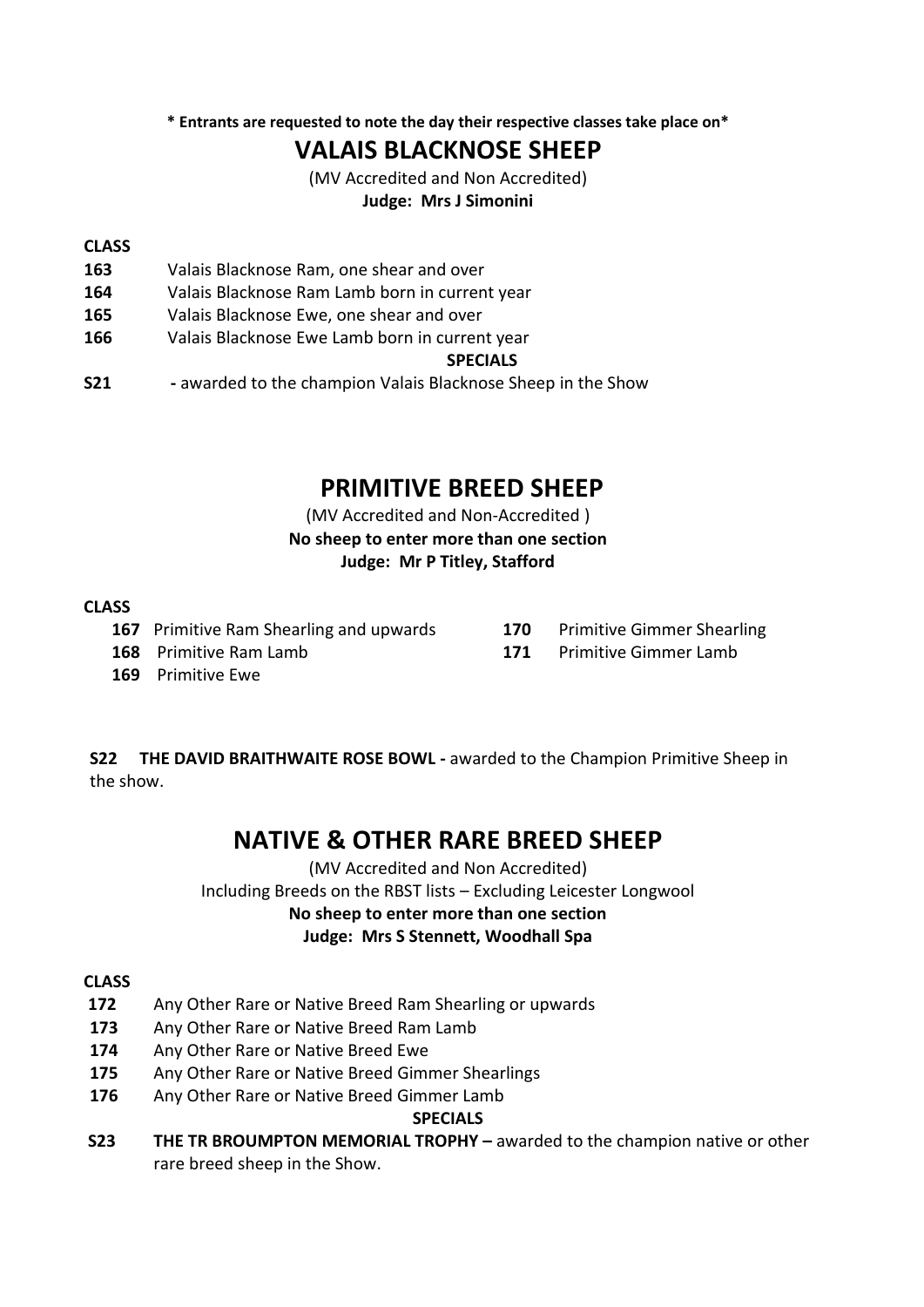## **BEST IN SHOW**

All pedigree sheep section champions on Thursday, 21<sup>st</sup> July are eligible to compete for the Best In Show.

This class will be judged on a points system, each judge giving points to the sheep as a type to its breed. The judges will not award points to the champion of their own breed. The winner being the sheep with the most points when added together.

## **NON-PEDIGREE SHEEP**

(Non-Accredited Only) **Judge: Mr K Warters, Malton**

**CLASS**

- **177 Pen of three lambs**, sired by a continental ram most suitable for Butchers requirements, having a total live weight of less than 115kgs. **NO RAM LAMBS.**
- **178 Pen of three lambs**, sired by a continental ram most suitable for Butchers requirements, having a total live weight of 115kgs and over. **NO RAM LAMBS.**
- **179 Pen of three Shearlings Gimmers**
- **180 Pen of three ewes**, having suckled lambs in current year
- **181 Pen of three lambs,** sired by native ram most suitable for butchers requirements having a total live weight of less than 115kgs. **NO RAM LAMBS**
- **182 Pen of three lambs,** sired by a native ram most suitable for butchers requirements having a total live weight of 115kgs and over. **NO RAM LAMBS.**

The lambs to be untrimmed.

#### **SPECIALS**

**S24 THE KENNETH WILSON CHALLENGE CUP** – awarded to the Champion Pen of Lambs.

## **JUNIOR SHEEP HANDLER**

#### **Judge Class 183: TBC**

#### **Judge Class 184: TBC**

No entry fee

- **183** Lamb/Sheep should be shown by a child 11 years old and under on the day of the Show.
- **184** Lamb/Sheep should be shown by a child aged 12- 16 years old and under on the day of the Show.

Class to be split by accreditation if sufficient entries

The Best Young Handler in each class will receive a trophy to keep donated by the Driffield Agricultural Society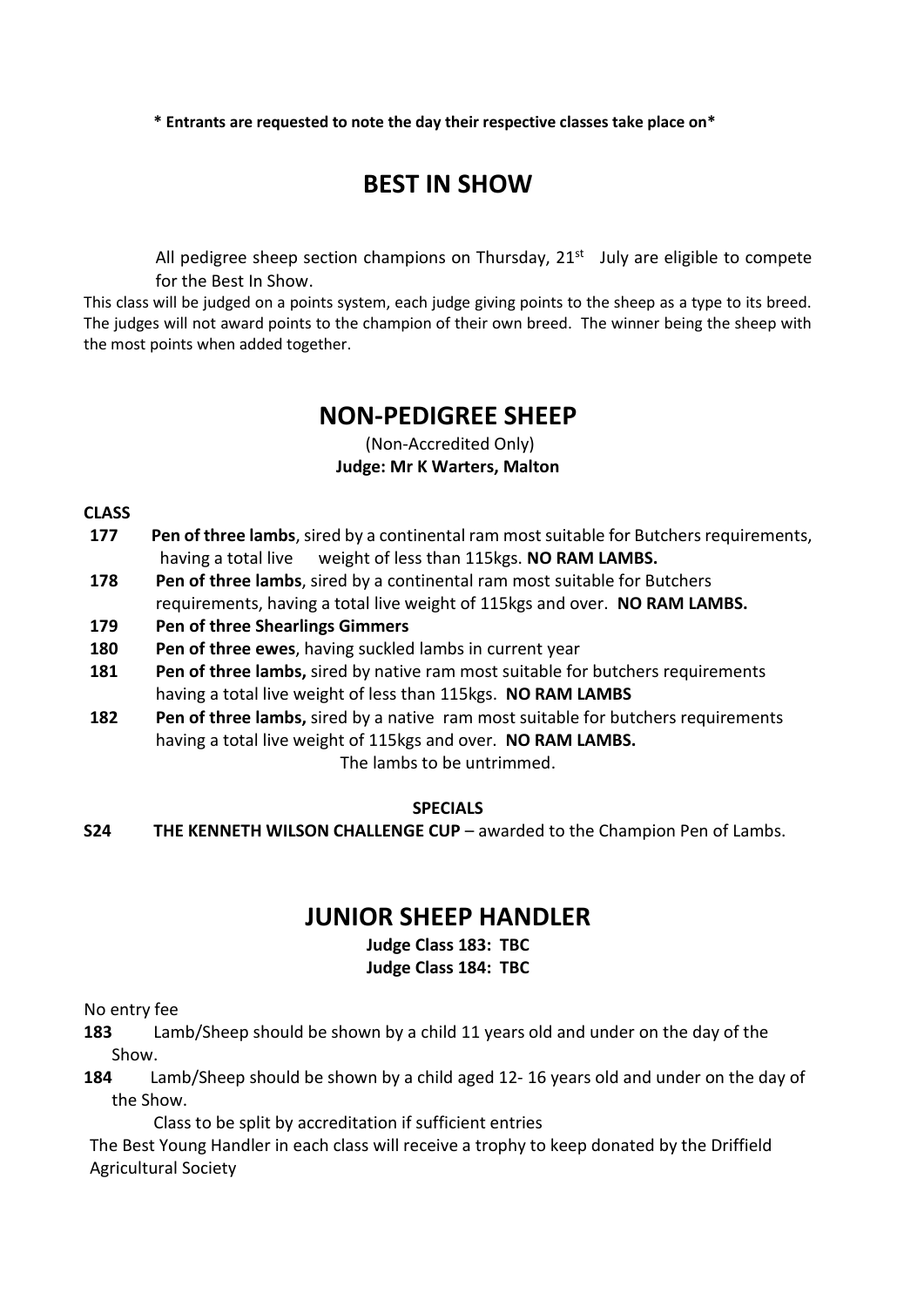# **CATTLE CLASSES WEDNESDAY, 20 th JULY**

**Entry Fee:** £5 **Prize Money:**  $st - £40$  2 <sup>nd</sup> - £20 3  $rd - £15$  4  $^{\text{TH}}$  - £10

#### **THE SOCIETY RESERVES THE RIGHT TO AMALGAMATE OR SPLIT CLASSES WHERE ENTRIES WARRANT IT. IN THE EVENT OF THERE BEING ONLY ONE ENTRY IN EITHER OR BOTH OF THE BULL OR HEIFER CLASSES THE CLASSES WILL BE AMALGAMATED.**

#### **THE PASSPORT MUST ACCOMPANY THE ANIMAL.**

All cattle must be on the Showground by 8.30am. Cattle to be judged in Four Rings commencing at 9.00am. The order of judging will be advised with the exhibitors' tickets. This will be decided when entries are known.

## **CHAROLAIS CATTLE**

#### (Registered Cattle) **Judge: Mr S Best, Kirby Underdale**

#### **CLASS**

- 200 CHAROLAIS BULL, born after 1<sup>st</sup> January 2021
- **201 CHAROLAIS BULL,** born before 31<sup>st</sup> December, 2020
- **202 CHAROLAIS HEIFER,** in calf with first calf or with first calf at foot, born after 1<sup>st</sup> January 2020
- **203 CHAROLAIS MAIDEN HEIFER,** born after 1st January 2021
- **204 CHAROLAIS COW OR HEIFER**

In calf or in milk born before 31st December 2019

#### **SPECIALS**

- **C1 THE KIRKGATE TROPHY,** presented by Mrs E Chafer for the Champion Pure Bred Charolais in the show.
- **C2 THE YORKSHIRE CHAROLAIS BREEDERS CLUB SALVER** for the Champion Charolais in the show.

#### **THE DRIFFIELD AGRICULTURAL SOCIETY'S CHAMPIONSHIP ROSETTE AND SASH** – awarded to the best in the show.

The champion of this section will be eligible to compete for the Beef-Inter-Breed Competition.

## **ABERDEEN-ANGUS CATTLE**

#### (Registered Cattle) **Judge: Mrs R Wright, Doncaster**

#### **CLASS**

- **205 ABERDEEN ANGUS BULL,** born prior to 1st January 2021
- **206 ABERDEEN ANGUS BULL,** born on or after 1st January 2021
- **207 ABERDEEN ANGUS COW, in milk or in calf, born before 1st January 2020**
- **208 ABERDEEN ANGUS HEIFER,** born on or after 01.01.19 and before 01.01.21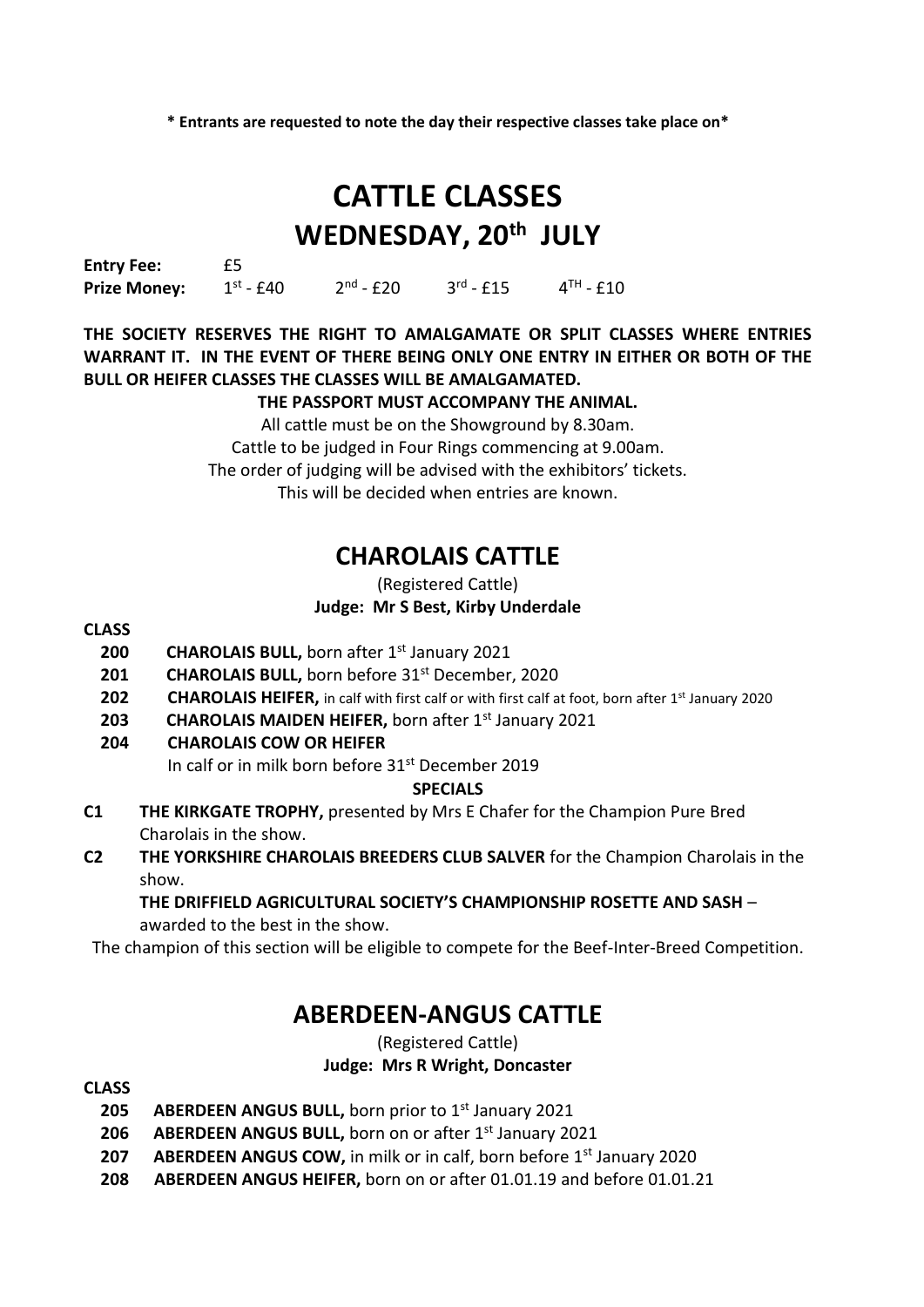#### **209 •• ABERDEEN ANGUS HEIFER,** born on or after 1st January 2021

#### **SPECIALS**

**C3 A CHALLENGE TROPHY-** presented by HJA Hopper Esq – awarded to the Champion Aberdeen Angus Animal.

**THE ABERDEEN ANGUS CATTLE SOCIETY** will present a tartan sash for the champion and a rosette for the Best Animal bred by the exhibitor.

Furthermore, in the event of 15 or more entries forward, the Aberdeen Angus Society will award commemorative medal from the Aberdeen Angus Cattle Society.

**THE DRIFFIELD AGRICULTURAL SOCIETY'S CHAMPIONSHIP ROSETTE AND SASH** – awarded to the best in the show.

**NORTH EAST ENGLAND ABERDEEN ANGUS CLUB GEORGE AND SONIA TEAL PERPETUAL ROSEBOWL** – PRIZE WINNERS in the Aberdeen Angus Classes at this show are eligible to compete for the above award. Points will be awarded and the owner of the animal with the highest combined total of points at the end of the season will receive a rosebowl.

The champion of this section will be eligible to compete for the Beef Inter-Breed Competition **\* Entrants are requested to note the day their respective classes take place on\***

## **LIMOUSIN CATTLE**

#### (Registered cattle) **Judge: Mr K Belfield, Buxton**

#### **CLASS**

- **210 LIMOUSIN COW,** OR HEIFER in calf or in milk born before 31<sup>st</sup> December 2019
- **211 LIMOUSIN HEIFER,** born in 2020 in calf or at foot.
- **212 LIMOUSIN HEIFER,** born on or after 1<sup>st</sup> January 2021
- **213 LIMOUSIN BULL,** born before 1st March 2021
- **214 LIMOUSIN BULL,** born on or after 1st March 2021

#### **SPECIALS**

**C4 THE SIR THOMAS FERENS PERPETUAL CHALLENGE CUP** – awarded to the Best Limousin Animal in the show.

**THE DRIFFIELD AGRICULTURAL SOCIETY'S CHAMPIONSHIP ROSETTE AND SASH** – awarded to the best in the show.

**THE BRITISH LIMOUSIN CATTLE SOCIETY** offers rosettes to the champion and Reserve Champion limousin and rosettes to the  $4<sup>th</sup>$  place.

The winners of classes 216 and 217, if bred by a member of the North East Limousin Breeders Club will qualify for entry for The Bull Challenge Trophy and for the Heifer Challenge Trophy.

The champion of this section will be eligible to compete for the Beef Inter-Breed Competition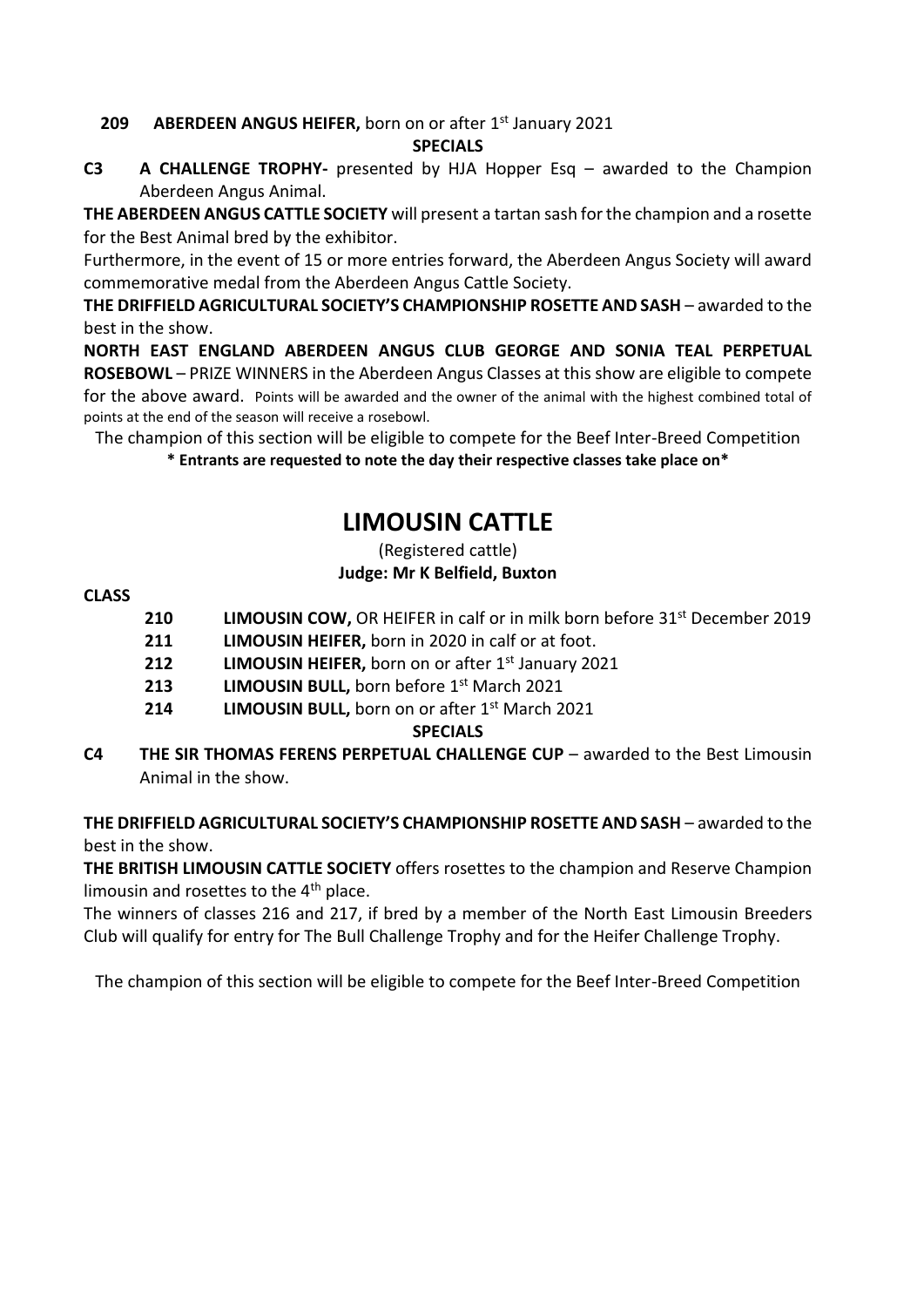## **BRITISH BLUE CATTLE**

#### (Registered Cattle) **Judge: Mr K Belfield, Buxton**

#### **CLASS**

- **215 BRITISH BLUE MALE,** under 18 months.
	- **216 BRITISH BLUE MALE,** over 18 months.
	- **217 BRITISH BLUE FEMALE,** under 18 months.
	- **218 BRITISH BLUE FEMALE,** over 18 months and under 30 months.
	- **219 BRITISH BLUE FEMALE,** over 30 months.

#### **SPECIALS**

**C5 A CHALLENGE CUP,** presented by Mr R Nicholson for the best in the show. **THE DRIFFIELD AGRICULTURAL SOCIETY'S CHAMPIONSHIP ROSETTE AND SASH** – awarded to the best in the show.

The champion of this section will be eligible to compete for the Beef Inter-Breed competition.

## **BRITISH BLONDE CATTLE**

#### (Registered Cattle) **Judge: Mrs J Crozier, Carlisle**

#### **CLASS**

- **220 BRITISH BLONDE BULL,** born before 31st December 2020
- **221 BRITISH BLONDE BULL,** born after 1<sup>st</sup> January 2021
- **222 BRITISH BLONDE COW or HEIFER,** born on or before 31.12.19 in milk or in calf
- **223 BRITISH BLONDE HEIFER,** born on or after 1<sup>st</sup> January 2020 and 31<sup>st</sup> December 2020
- **224 BRITISH BLONDE HEIFER,** born on or after 1<sup>st</sup> January 2021

#### **SPECIALS**

**C6 THE WILLIAM SEELS SALVER** – awarded to the Champion British Blonde. **THE BRITISH BLONDE SOCIETY SASH** - awarded to the Champion Blonde in the Show.

The champion of this section will be eligible to compete for the Beef Inter-Breed Competition

## **BEEF SHORTHORN CATTLE**

(Registered Cattle)

#### **Judge: Mr A Gibson, Newcastle**

#### **CLASS**

- **225 BEEF SHORTHORN COW OR HEIFER** in milk or in calf, born before 31st December 2019
- **226 BEEF SHORTHORN HEIFER** born in 2020
- **227 BEEF SHORTHORN HEIFER** born in 2021
- **228 BEEF SHORTHORN BULL,** any age.

#### **SPECIALS**

**C7 THE STONEHILLS TROPHY** – awarded to the Champion Beef Shorthorn in the Show

The champion of this section will be eligible to compete for the Beef Inter-Breed Competition.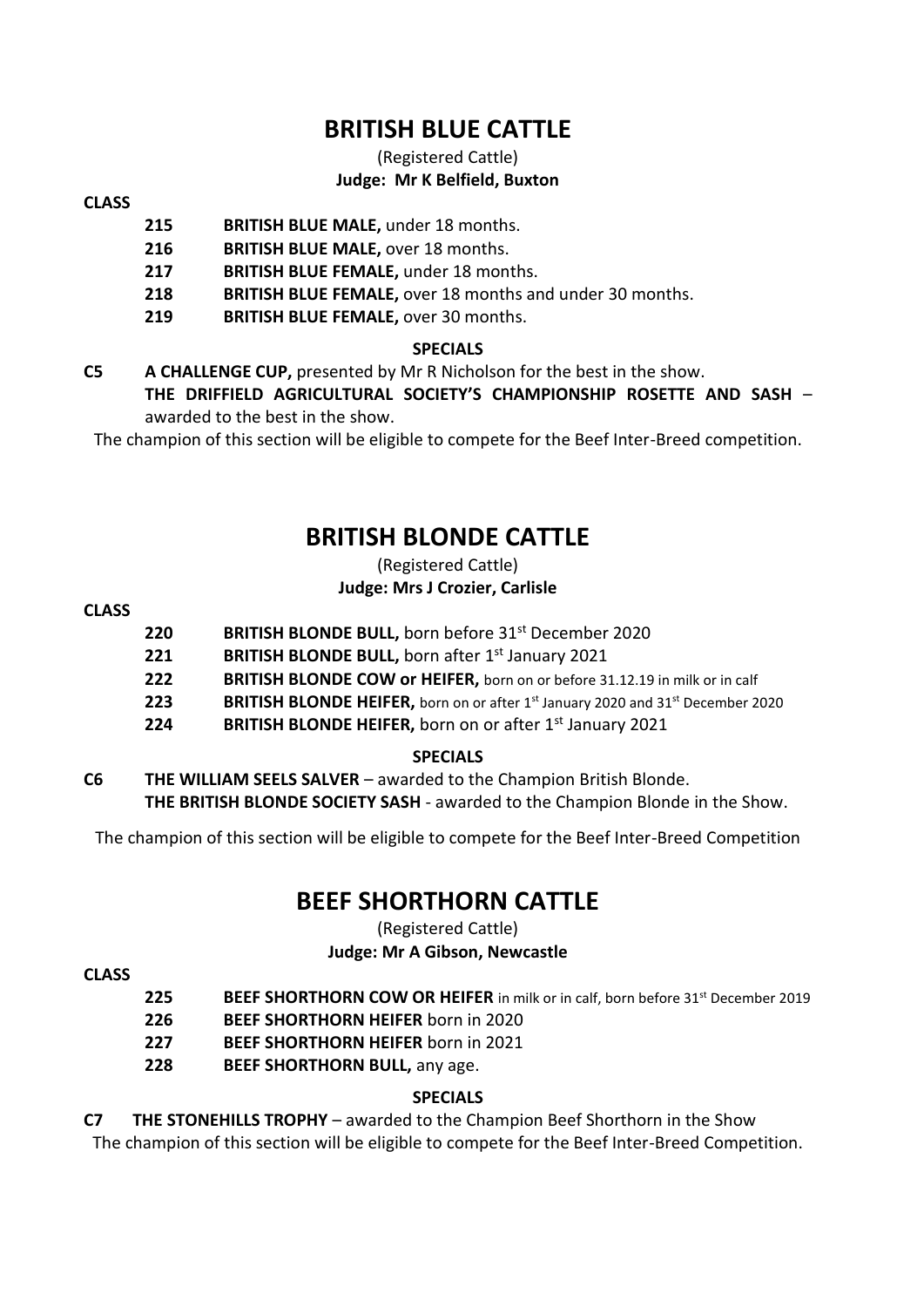## **LINCOLN RED CATTLE**

#### (Breed Society Registered)

#### **Judge: Mr G Young, Market Rasen**

- **229 LINCOLN RED COW OR HEIFER** in milk or in calf, born before 31st December, 2019
- **230 LINCOLN RED HEIFER** born in 2020
- **231 LINCOLN RED HEIFER** born in 2021
- **232 LINCOLN RED BULL ANY AGE**

#### **SPECIALS**

**THE LINCOLN RED CATTLE SOCIETY ROSETTE** – awarded to the Champion and Reserve Champion Lincoln Red

**C8 THE PERPETUAL PARKES CHALLENGE CUP** – awarded to the Lincoln Red Breed Champion presented by Manby Farms Ltd.

The champion of this section will be eligible to compete for the Beef Inter-Breed Competition.

## **ANY OTHER BEEF PEDIGREE**

(Breed Society Registered)

#### **Judge: Mr S Best, Kirby Underdale**

#### **CLASS**

- **233 COW OR HEIFER** in milk or in calf, born before 31st December 2019
- **234 HEIFER** born in 2020
- **235 HEIFER** born in 2021
- **236 BULL, any age Classes will be split further if sufficient entries.**

#### **SPECIALS**

- **C9 THE NORTH EAST SIMMENTAL CLUB TROPHY** for the champion Simmental in the show.
- **C10 THE JOY RICHARDSON TROPHY –** donated by Paul Richardson to the Champion AOB Pedigree.

**THE DRIFFIELD AGRICULTURAL SOCIETY'S CHAMPIONSHIP ROSETTE AND SASH** – awarded to best in show.

The champion of this section will be eligible to compete for the Beef Inter-Breed Competition.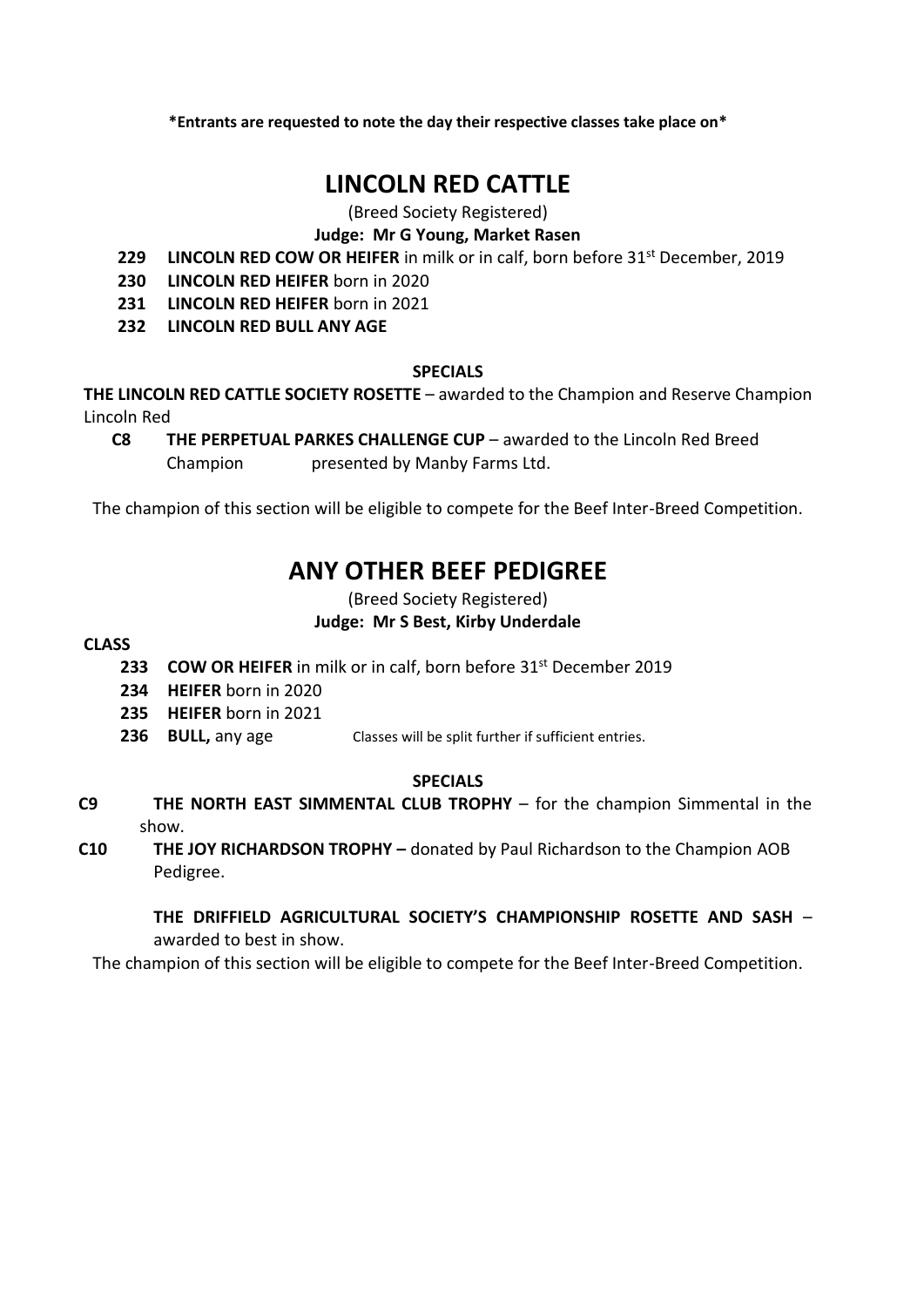# **JUNIOR BEEF CATTLE HANDLER**

**Judge: TBC**

No entry fee

**237** Any Beast halter trained, shown by a person under 16 on the day of the Show. All animals shown

at stewards discretion.

Class to be split by age if sufficient entries

#### **SPECIALS**

#### **C11 THE NICHOLSON TROPHY-** awarded to the best Young Handler

**THE BRITISH SIMMENTAL SOCIETY** will present a rosette to the Best Junior Handler in the Section.

The Best Young Handler will receive a trophy to keep donated by the Driffield Agricultural Society

> *THE SHOWING OF AN ANIMAL BY A JUNIOR WILL BE AT THE CHIEF STEWARDS DISCRETION* **\* Entrants are requested to note the day their respective classes take place on\***

## **BEEF CATTLE INTER-BREED COMPETITION**

#### **Judge: Mr W Seels, Doncaster**

**Prize money:** Supreme Champion - £30 Reserve Supreme Champion - £20

**This section to be split into two competitions one for Continental and one for Native with overall supreme champion and reserve champion.** 

Continental Inter-breed competition:- The champion from Charolais, British Blue, British Blonde, Limousin,

Native Inter-breed competition:-The champion from Aberdeen Angus, Beef Shorthorn and Lincoln Red sections are eligible to compete for this.

The judge will take into account both conformation of the animals and trueness of breed type when making his decision.

**THE DRIFFIELD AGRICULTURAL SOCIETY** will provide Native Champion and Reserve rosettes, Continental Champion and Reserve Champion rosettes and Supreme Champion and Reserve rosettes.

#### **SPECIALS**

**C12 THE JCW BLOOM SILVER SALVER –** for the supreme champion Beef Cattle Interbreed.

**THE DRIFFIELD AGRICULTURAL SOCIETY will provide Champion and Reserve Champion rosettes to each of the cattle sections. A sash will be awarded to each Champion.**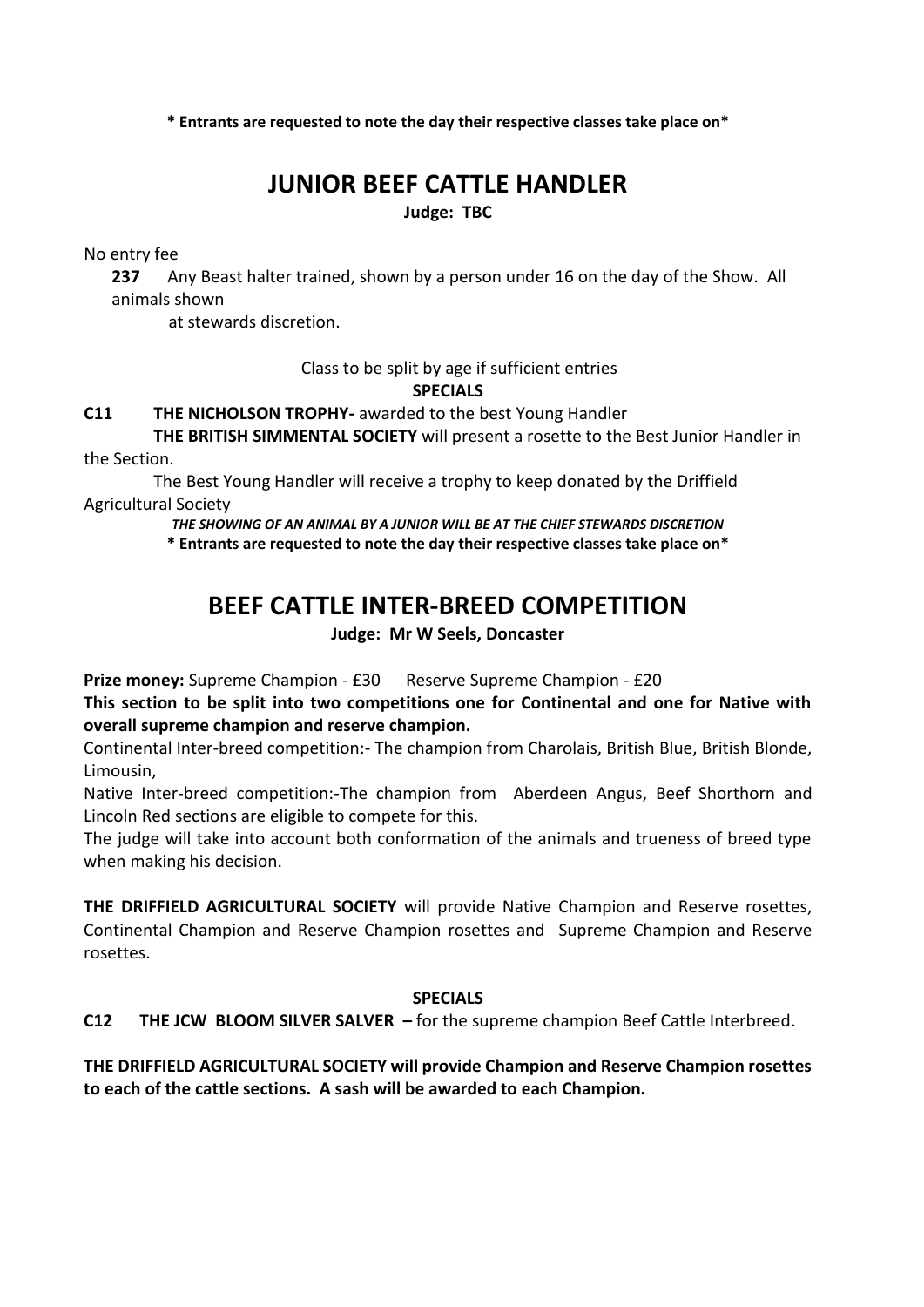# **CATTLE CLASSES THURSDAY, 21ST JULY**

**Entry Fee:** £5 **Prize money:**  $st - £40$  2 <sup>nd</sup> - £20 3  $rd - £15$  4 <sup>th</sup> -  $£10$ 

#### **THE SOCIETY RESERVES THE RIGHT TO AMALGAMATE OR SPLIT CLASSES WHERE ENTRIES WARRANT IT.**

#### **THE PASSPORT MUST ACCOMPANY THE ANIMAL.**

All cattle must be on the Showground by 8.30am. Cattle to be judged in Four Rings commencing at 9.00am. The order of judging will be advised with the exhibitors' tickets. This will be decided when entries are known

## **HOLSTEIN CATTLE**

#### **INCORPORATING BRITISH FRIESIAN BREEDERS**

(Fully Accredited)

Entries are restricted to animals in Herd Book or Class B or C of the supplementary register. Milking Facilities will be available.

#### **Judge: Mr E Griffiths, Penistone**

#### **CLASS**

- **238 HOLSTEIN HEIFER**, in calf with first calf.
- **239 HOLSTEIN COW IN CALF** , with second or later calf
- **240 HOLSTEIN HEIFER IN MILK**
- **241 HOLSTEIN COW IN MILK**, having calved twice
- **242 HOLSEIN COW IN MILK,** having calved three times or more
- 243 BEST GROUP OF THREE HOLSTEIN FEMALES, owned by the same exhibitor

#### **SPECIALS**

- **C13 THE DAVID BACKHOUSE PERPETUAL CHALLENGE CUP –** for the champion Holstein in the show.
- **C14 THE SOUTHWELL PERPETUAL CHALLENGE CUP**, presented by Messrs Southwell Bros for the best group of three females

**THE DRIFFIELD AGRICULTURAL SOCIETY'S CHAMPIONSHIP ROSETTE AND SASH –**award to the best in the show.

**Holstein UK** offers a champion award rosette to the exhibitor of the Female champion.

**Holstein UK** offers a champion Exhibitor Bred Rosette to the exhibitor of the Female Exhibitor Bred Champion.

**Holstein UK** offers a Best Udder Rosette to the exhibitor of the Holstein with the Best Udder in the show. **Holstein UK** offers a rosette to the Junior Champion in his section.

The definition of Exhibitor Bred – An animal is defined as "Exhibitor Bred" if it is born in the UK and carries the owner's prefix. This includes animals born as a result of embryo transplant.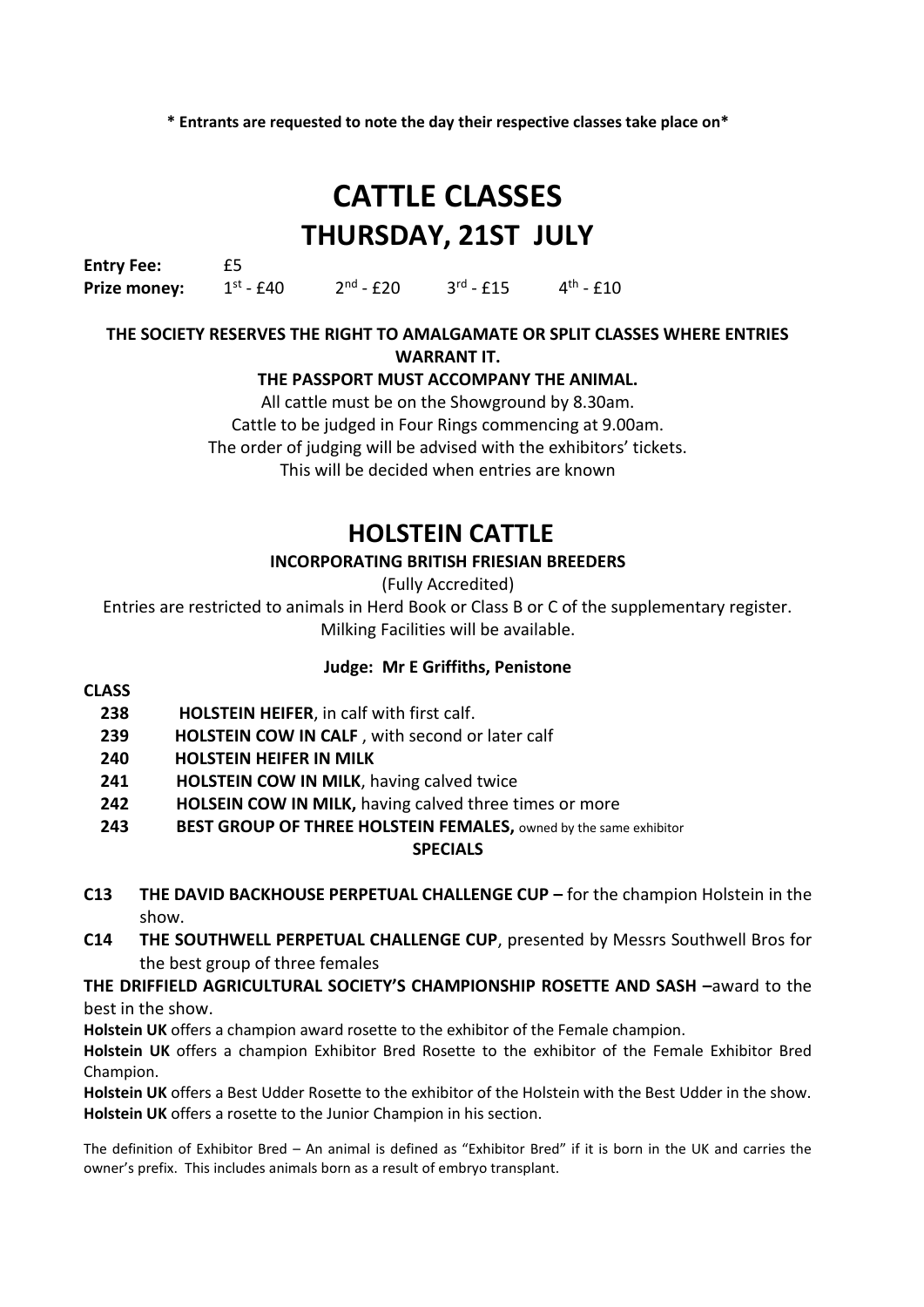## **JERSEY CATTLE**

#### **Judge: Mr E Griffiths, Penistone**

#### **CLASS**

- **244 JERSEY HEIFER IN CALF** with first calf
- **245 JERSEY COW IN CALF** with second or later calf
- **246 JERSEY HEIFER IN MILK**
- **247 JERSEY COW IN MILK**, having calved twice
- **248 JERSEY COW IN MILK**, having calved three times or more
	- **249 BEST GROUP OF THREE JERSEY FEMALES.** Owned by the same exhibitor

#### **250 SPECIALS**

**THE JERSEY CATTLE SOCIETY –** offers a special rosette and prize card for the Best Jersey or Heifer, registered in the Herd Book, bred by the exhibitor who is a member of the Jersey Cattle Society.

**C15 THE JAMES HEATH MEMORIAL TROPHY** – awarded to the Best Jersey in the show. **THE DRIFFIELD ARGRICULTURAL SOCIETY'S CHAMPIONSHIP ROSETTE AND SASH**  awarded to the best in the show.

## **ALL DAIRY BREED CALF CLASSES**

#### **Judge: Mr E Griffiths, Penistone**

#### **CLASS**

- **251 MAIDEN HEIFER,** born in 2022
- **252 MAIDEN HEIFER,** born in 2021
- **253 CHAMPION DAIRY STOCK YOUNG HANDLER** calf to be shown by a child aged 16 years or underon the day of the Show. Class to be split by age if sufficient entries.

#### **SPECIALS**

**C16 THE TOM SOUTHWELL MEMORIAL TROPHY –** awarded to the best Young Handler in class 252

## **DAIRY CATTLE INTER-BREED**

#### **Judge: Mr E Griffiths, Penistone**

**Prize money:** Supreme Champion -£30 Reserve Supreme Champion -£20 Judging will take place after the completion of both dairy sections. The champion from Holstein and Jersey sections are eligible to compete for this. The judge will take into account both conformation of the animals and trueness of breed type when making their decision.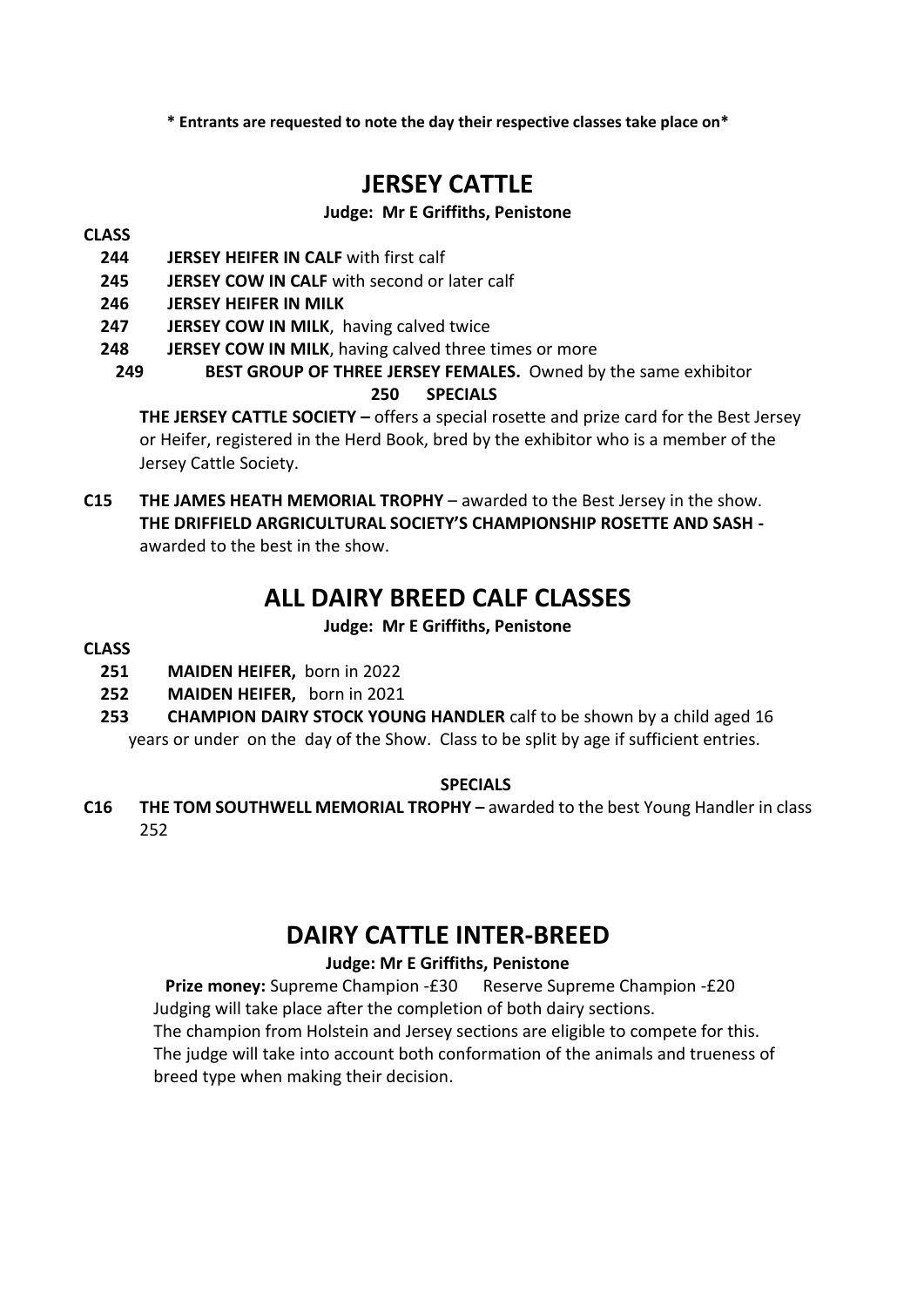## **COMMERCIAL BEEF CATTLE**

#### (No pure breeds) **Judge: TBC**

#### **CLASS**

- **254 STEER**, sired by British Blue, class to be divided by weight if more than 10 entries forward.
- **255 HEIFER,** sired by British Blue, class to be divided by weight if more than 10 entries forward.
- **256 STEER,** sired by Limousin, class to be divided by weight if more than 10 entries forward.
- **257 HEIFER,** sired by any Limousin, class to be divided by weight if more than 10 entries forward.
- **258 STEER, sired by any any other breed bull except British Blue and Limousin**. Class to be divided by weight if more than 10 entries forward.
- **259 HEIFER, sired by any other breed bull except British Blue and Limousin.** Class to be divided by weight if more than 1 0 entries forward.
- **260 PAIR OF BEEF CATTLE**, any breed or sex, entered or eligible for entry in classes 254 259. Property of one owner.

#### **SPECIALS**

- **P2 THE JOHNSTON ROSEBOWL** awarded to the exhibitor gaining the most points in the Commercial Beef Cattle Classes 258 - 264. Points, awarded:  $1<sup>st</sup> Prize - 3 points, 2<sup>nd</sup> Prize$  $-2$  points, 3<sup>rd</sup> Prize  $-1$  point.
- **C17 THE CLIFFORD WATTS GRAVEL QUARRIES PERPETUAL SILVER ROSEBOWL –** awarded to the Champion Beef Beast in the show.
- **C18 THE YORKSHIRE BUILDING SOCIETY'S ROSEBOWL** awarded to champion pair of beasts in class 264.

**THE DRIFFIELD AGRICULTURAL SOCIETY'S CHAMPIONSHIP ROSETTE AND SASH** – awarded to the champion beef beast in the show.

## **DEXTER CATTLE**

(Registered Cattle) **Judge: Ms V Schofield**

#### **CLASS**

- **261 DEXTER HEIFER,** under 18 months old.
- **262 DEXTER HEIFER,** over 18 months old
- **263 DEXTER DRY COW, OR HEIFER** in calf with 2nd calf
- **264 DEXTER COW OR HEIFER IN MILK**.
- **265 DEXTER BULL,** any age.

#### **SPECIALS**

- **C19 THE NORTHERN DEXTER GROUP TROPHY –** awarded to the Champion Dexter in the Show
- **C20 THE THISTLE CUP** awarded to the Best Dry Cow in the Dexter classes.
- **C21 THE HOLDERNESS CUP** awarded to the Best Homebred Heifer in the Dexter classes

**THE DRIFFIELD AGRICULTURAL SOCIETY'S CHAMPIONSHIP ROSETTE AND SASH** – awarded to the best in the show.

The champion of this section will be eligible to compete for the Beef Inter-Breed Competition.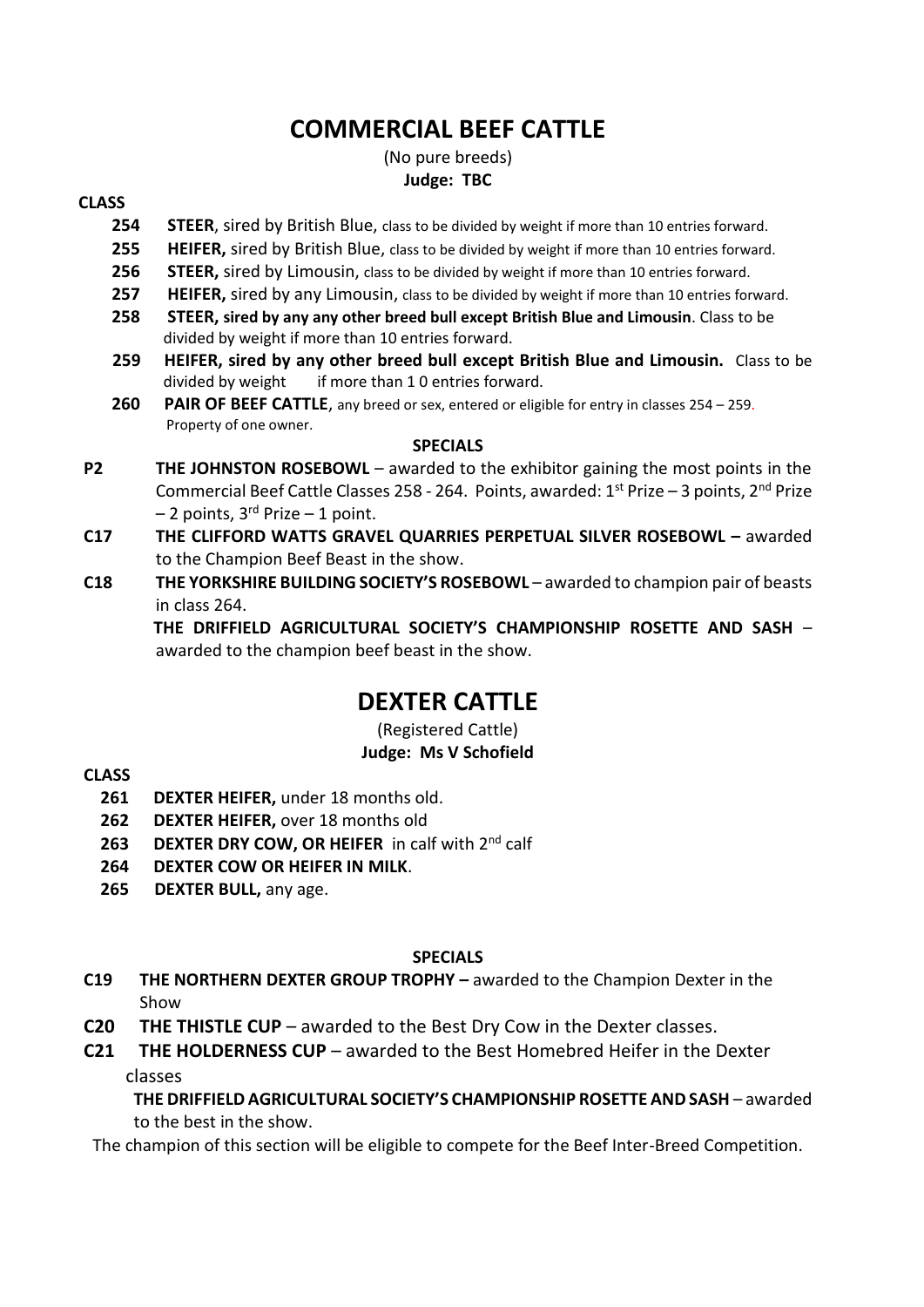# **PIG CLASSES THURSDAY, 21ST JULY**

 **Judge: Mr K Matthews, Wilton**

**Entry fee:** £3.00 **Prize money:**  $st - f25$  2 <sup>nd</sup> - £18 3 <sup>rd</sup> - £12

With sufficient entries classes may be split.

#### **CLASS**

- **300** White Sow of any pure breed, can include white gilts in pig, born before 01.07.20
- **301** White gilts of any pure breed born after 01.07.20
- **302** Coloured Sow of any pure breed, can include coloured gilts in pig born before 01.07.20
- **303** Coloured gilt of any pure breed, born after 01.07.20
- **304** Gilt of any pure breed born after 01.01.21
- **305** White Boar of any pure breed born after 01.01.21
- **306** Coloured Boar of any pure breed born after 01.1.21
- **307** Matching pair of either sex.

 **308** Any pig shown by a young person under 16 on the day of the Show and judged as a young handler class (free on entry) .

Because of limited pen space, entries will be taken on a first come first served basis. **Pigs to be on the Showground by 9.00am.** Judging to commence at 9.30am. Holding No for Driffield Showground is 51/105/8003

#### **SPECIALS**

**PG1 GLASS DECANTER** awarded to the champion pig in Show **THE DRIFFIELD AGRICULTURAL SOCIETY'S CHAMPIONSHIP ROSETTE AND SASH**  awarded to the champion pig

#### **YFC STOCK JUDGING**

East Riding of Yorkshire Federation of Young Farmers' Clubs will be hosting stock judging classes at The Driffield Show on Thursday 21<sup>st</sup> July 2022. Please contact County Office on 01377 256637 for more information.

On behalf of The Driffield Agricultural Society, THE MARK BEAL MEMORIAL TROPHY will be presented to the competitor gaining the highest points. "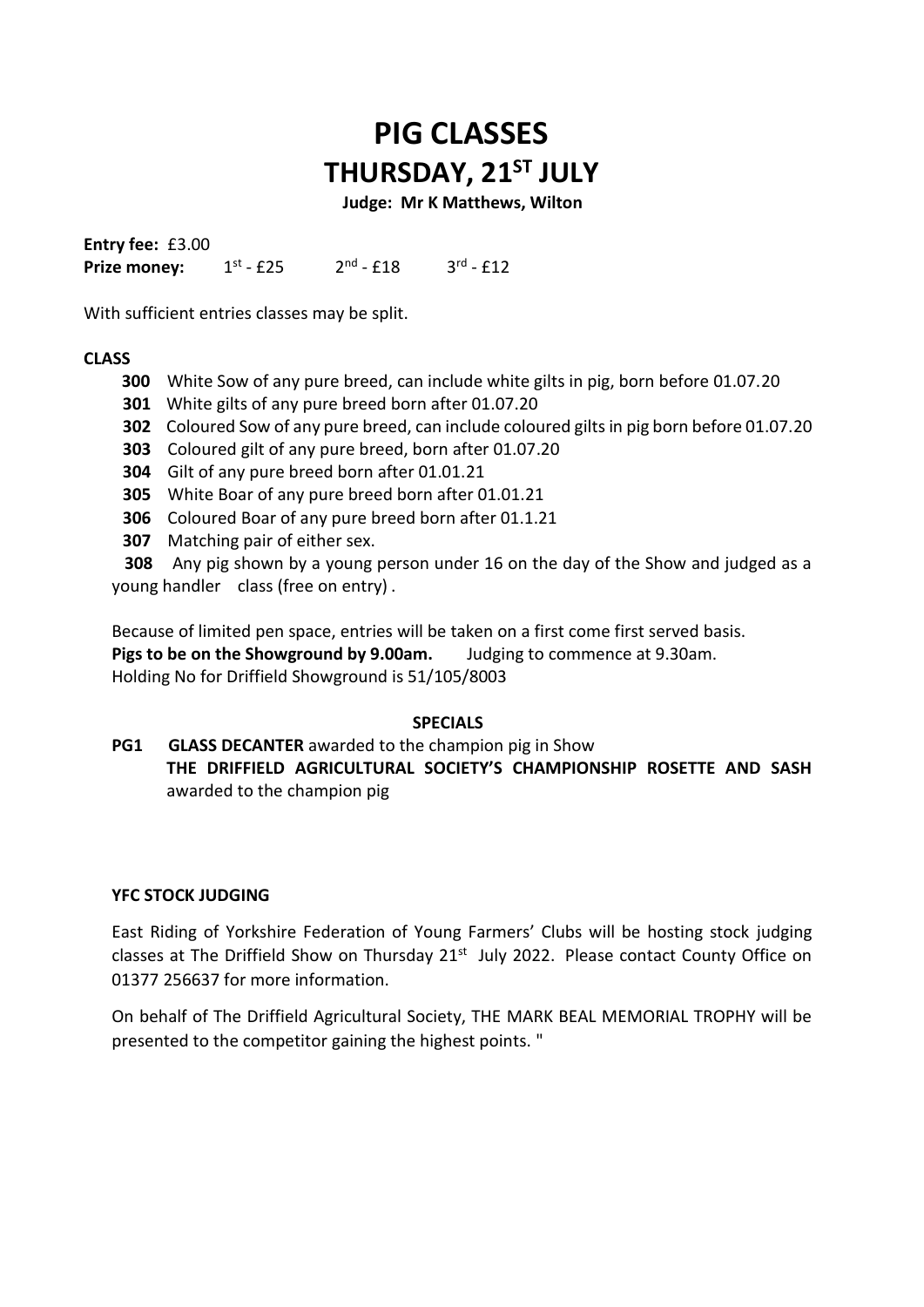#### SHOW REGULATIONS

#### **GENERAL**

- **1.**Neither the Society not any of its Officers or Servants shall in any way be responsible or accountable for anything that may happen (from any cause or circumstance whatsoever) to visitors, exhibitors, Servants or anyone attending the show, or to any exhibit or any other property brought into the showground, or for anything else in connection with or arising out of, or attributable to the Society's Show.
- **2.** Each exhibitor shall be solely responsible for any consequential or other loss, injury or damage done to or occasioned by, or arising from any animal or article exhibited by him, and for its description as given in the catalogue, and shall indemnify the Secretary and Society Officers and Servants against all legal or other proceedings in regard thereto.
- **3.** The Society reserves the absolute right to refuse or reject, unconditionally, any entry.
- **4.** Any person making false entry, or who has given a false certificate, shall forfeit any unpaid prize money and shall be disqualified from exhibiting at the Society's show.
- **5.** All stock must be bona-fide property of the exhibitor at the time of entry.
- **6.** It's a condition of entry, that all stock exhibited is sufficiently trained and under control of a competent handler. Bulls must have two handlers. All exhibitors, whilst in the show rings should wear a white coat, or as prescribed by the Breed Society.
- **7.** Exhibitors in the Cattle and Grand Parade are requested to note that, for safety reasons, children of and under the age of 16 years, will not be allowed to lead animals or accompany exhibitors into the cattle or main rings whilst the parades are taking place unless accompanied by an adult.
- **8.** All distance for radius classes shall be measured on the Ordnance Survey Map.
- **9.** In no case will the Society or its committee be responsible for any loss from accident or mistake or damage to any exhibits or packages, though every care will be taken for their safety.
- **10.** The ages of exhibits will be calculated to the date fixed for the closing of entries unless stated otherwise.
- **11.** If required, Certificates of the ages of animals entered must be delivered to the Secretary. The attention is drawn to the provision of the state health schemes in relation to MV and CAE and their responsibility to observe such rules and regulations. For its part, the Society will provide separate accommodation and guidelines to ensure that necessary controls are taken to preserve accredited status of the animals shown at the show.
- **12.** A condition of entry is that you MUST comply with all current Animal Health and Welfare legislation regarding identification disease control and movements.

#### **TO ENTER**

 All entries to be made in writing to the Secretary and each exhibitor shall sign such certificates as shall be required by the Secretary at the time of entry. All livestock and Carcase entries **CLOSE ON 20 TH JUNE, 2022** but the committee nevertheless reserve the right to accept entries up to such a time as they think fit. NO ENTRY WILL BE ACCEPTED FOR JUDGING UNLESS IT APPEARS IN THE CATALOGUE.

**13.** All entry fees to be paid at the time of entry and no entry will be accepted without payment of the prescribed fees.

#### **JUDGING**

**14.** In all sections, the Judge's decision is final.

- **15.** In all sections, no person other than the appointed Judges, Stewards and Committee Members shall be in any marquee or place of judging at the time of judging.
- **16.** In any of the classes for livestock, where 7 entries are actually exhibited a fourth prize may be given.
- **17.** The Committee reserves the right to split any livestock class, should the number of entries warrant it.
- **18.**Where there are not more than 2 exhibitors in any class, such class may be cancelled, and where there are not more than 4 entries in and class the prize money can be reduced by one third.
- **19.** The Judges will be empowered to withhold prize money when they are of the opinion that there is not sufficient merit in the stock exhibited to justify an award.
- **20.** The Society reserves the right to withhold payment of prize money to any prize-winning exhibitor in the cattle, horses, ponies and heavy horses not parading in the Grand Parade.

#### **REMOVAL OF EXHIBITS**

**21.** There will be a Grand Parade in the main ring of all prize winners of the horse and cattle sections. Any animals that are judged may leave the Showground at 4.00pm except the prize winners, which will parade in the grand parade.

#### **OBJECTIONS**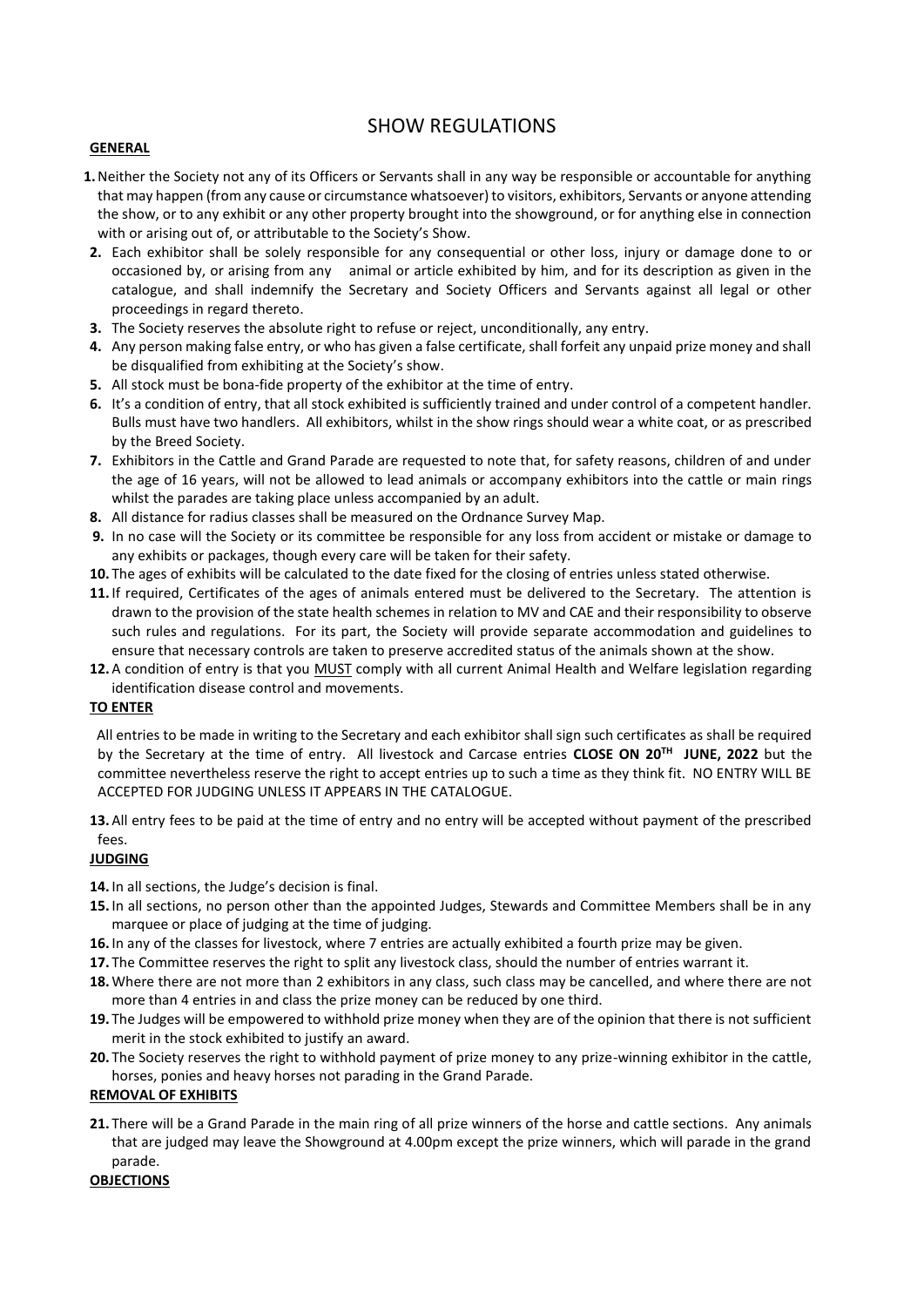- **22.** In the Livestock section, objections to be laid with the Secretary within half an hour of the class being judged, with a deposit of £20. Deposits will be returned if the objection is upheld.
- **23.** If any dispute shall arise, or any objection made by an exhibitor or any other person, such dispute or objection shall be settled by the Committee, who may decide upon such evidence as may appear satisfactory to them, and their decision in all matters shall be final and conclusive and not subject to appeal. The Society also reserves the right to itself, by its Committee, and in addition to any other provision contained in these rules, the right to refuse of cancel entries or classes, and prohibit exhibition of entries, as the Committee may deem expedient.

#### **CLAIMS**

- **24.** All claims for exhibits and selling classes etc must be made to the Secretary before 3.30pm on the day of the show. A commission of 10% will be charged on all sales. If any exhibit is claimed by two or more persons it will be sold by auction on the Showground at 3.45pm. Any amount realised beyond the catalogue price will be divided between the exhibitor and the Society except in selling classes, in which case the whole of the surplus shall go to the Society.
- **25.** If any persons who have entered stock or other items and failed to exhibit the same shall forfeit all fee and charges paid on making their entries.